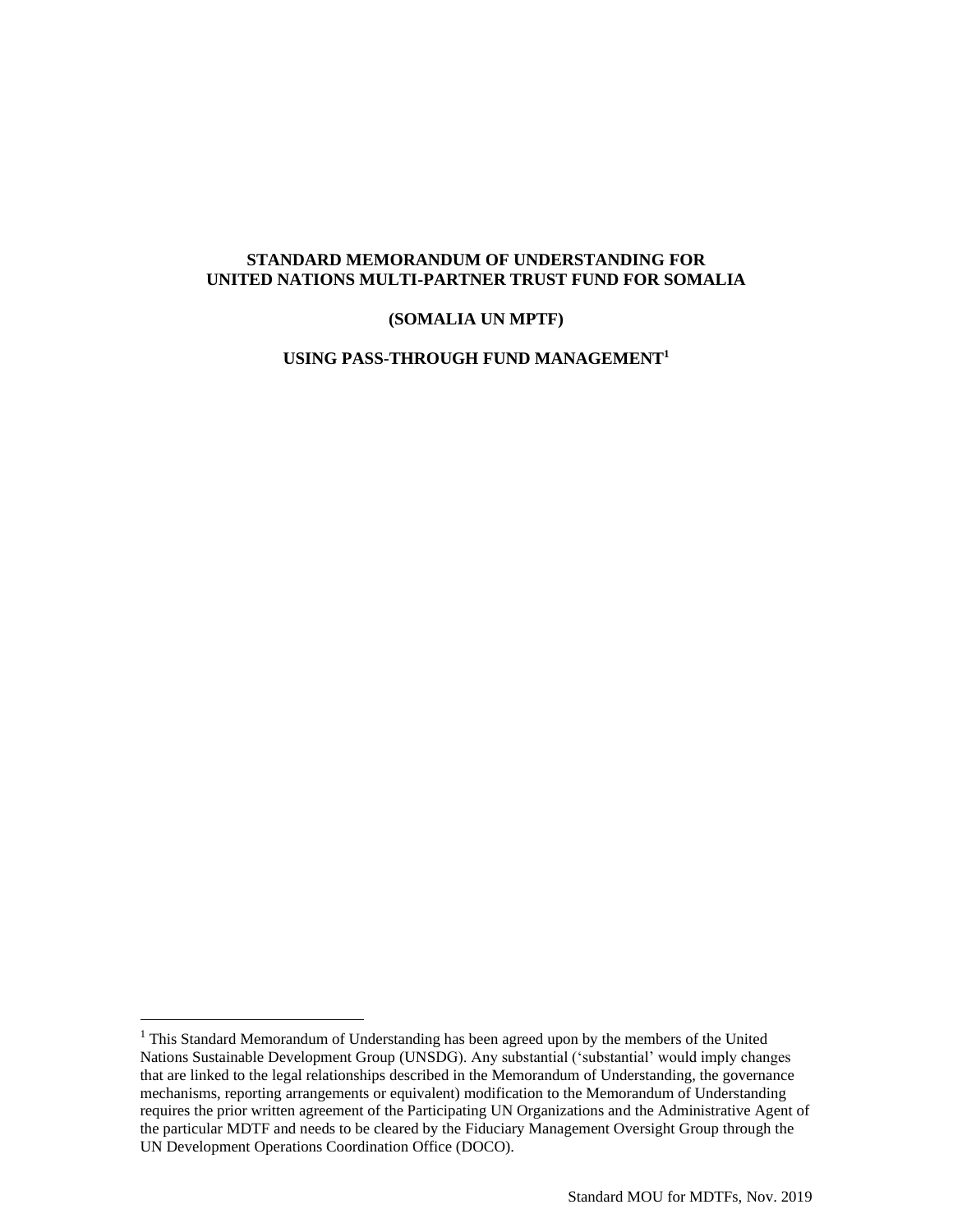## **Memorandum of Understanding between Participating UN Organizations 2 , and the UNDP Multi-Partner Trust Fund Office regarding the Operational Aspects of a United Nations Multi-Partner Trust Fund for Somalia (Somalia UN MPTF)**

**WHEREAS**, the Participating United Nations Organizations signing this Memorandum of Understanding (hereinafter referred to collectively as the "Participating UN Organizations") have developed a **United Nations Multi-Partner Trust Fund for Somalia (Somalia UN MPTF)** (hereinafter referred to as the "Fund") starting on **1 September 2013** and ending on **31 December**  2024<sup>3</sup> (hereinafter "End Date"), as may be amended from time to time, as part of their respective development cooperation with the Government of **Somalia** (hereinafter referred to as the "Host Government"), as more fully described in the Terms of Reference of the Multi-Donor Trust Fund dated **September 2013,** (hereinafter referred to as the "TOR"), a copy of which is attached hereto as ANNEX A, and have agreed to establish a coordination mechanism (hereinafter referred to as the "Steering Committee")<sup>4</sup> to facilitate the effective and efficient collaboration between the Participating UN Organizations and the Host Government (if applicable) for the implementation of the Fund;

**WHEREAS**, the Participating UN Organizations have agreed that they should adopt a coordinated approach to collaboration with donors who wish to support the implementation of the Fund and have developed a TOR to use as the basis for mobilising resources for the Fund, and have further agreed that they should offer donors the opportunity to contribute to the Fund and receive reports on the Fund through a single channel;

**WHEREAS**, the Participating UN Organizations have further agreed to ask the United Nations Development Programme (which is also a Participating UN Organization in connection with this Fund)<sup>5</sup> through the Multi-Partner Trust Fund Office to serve as the administrative interface between the donors and the Participating UN Organizations and for these purposes the Multi-Partner Trust Fund Office has agreed to do so in accordance with this Memorandum of Understanding; and

**NOW, THEREFORE**, the Participating UN Organizations and the Multi-Partner Trust Fund Office (hereinafter referred to collectively as the "Participants") hereby agree as follows:

### **Section I Appointment of Administrative Agent; Status, Duties and Fee**

1. The Participating UN Organizations hereby appoint the Multi-Partner Trust Fund Office (hereinafter referred to as the "Administrative Agent") to serve as their Administrative Agent in

<sup>4</sup> The composition and role of the Steering Committee will be determined in line with the applicable UN rules and policies, and guidance for the Fund, namely the UNDG Guidance on MDTFs, and the UNDG Standard Operating Procedures for countries adopting the "Delivering as One" approach (SOPs).

 $<sup>2</sup>$  As indicated in the signature blocks.</sup>

<sup>3</sup> This is the date that the Fund is expected to come to operational closure as stipulated in the TOR and all programmatic activities are expected to be completed.

<sup>&</sup>lt;sup>5</sup> In most cases the Administrative Agent will also be a Participating UN Organization. However, where the Administrative Agent is not a Participating UN Organization, this provision can be deleted.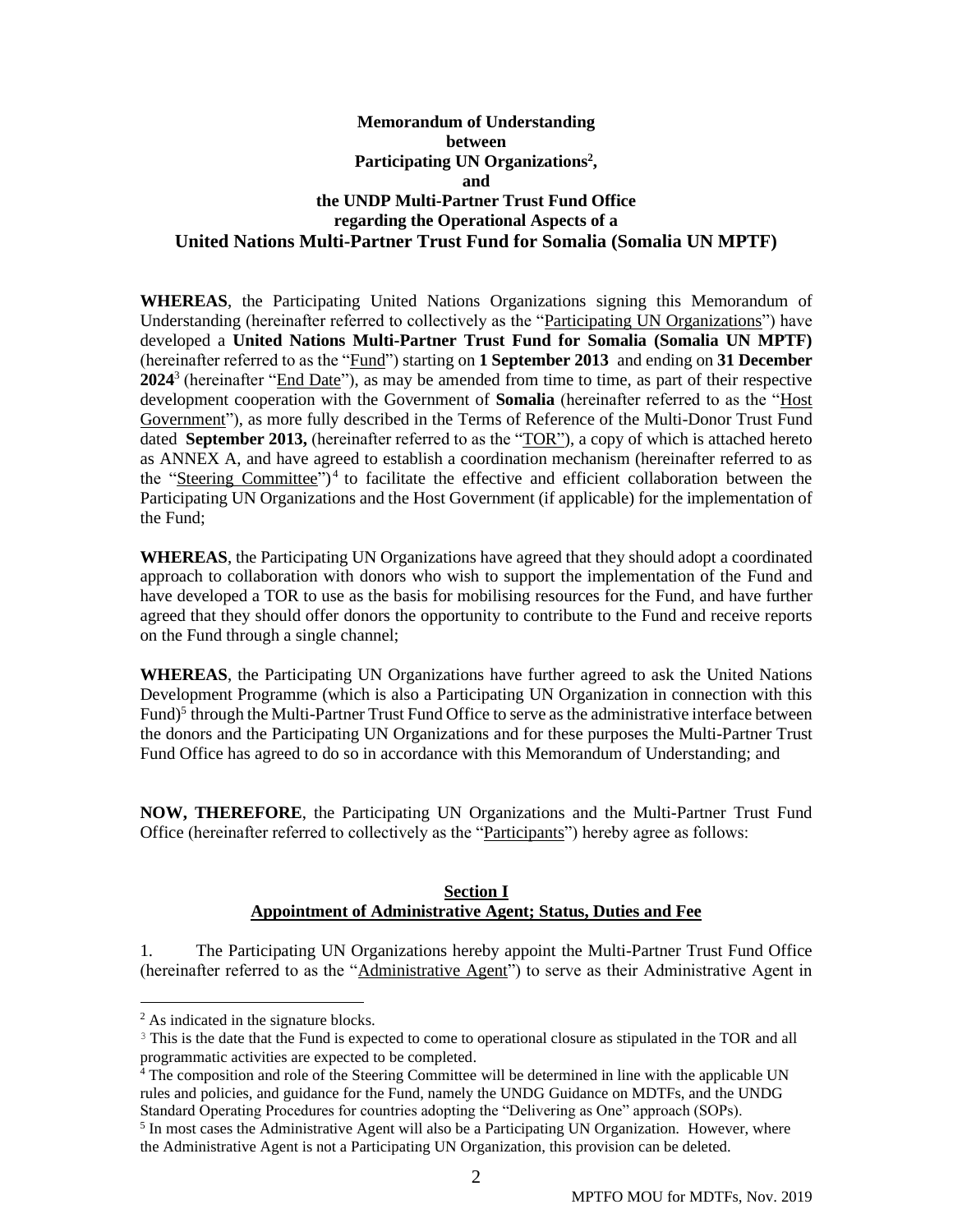connection with the Fund, in accordance with the terms and conditions set out in this Memorandum of Understanding. The Administrative Agent accepts this appointment on the understanding that the Participating UN Organizations assume full programmatic and financial accountability for the funds disbursed to them by the Administrative Agent. This appointment will continue until it expires, or is terminated, in accordance with Section X below.

2. The Administrative Agent will be accountable for effective and impartial fiduciary management and financial reporting, and on behalf of the Participating UN Organizations, the Administrative Agent will:

- (a) Receive contributions from donors that wish to provide financial support to the Fund;
- (b) Administer such funds received, in accordance with this Memorandum of Understanding and the Administrative Arrangement (as defined below in paragraph 4 of this Section) including the provisions relating to winding up the Fund Account and related matters;
- (c) Subject to availability of funds, disburse such funds to each of the Participating UN Organizations in accordance with decisions from the Steering Committee, taking into account the budget set out in the approved programmatic document<sup>6</sup>.
- (d) Ensure consolidation of statements and reports, based on submissions provided by each Participating UN Organization, as set forth in the TOR, and provide these to each donor, that has contributed to the Fund and to the Steering Committee;
- (d) Provide final reporting, including notification that the Fund has been operationally completed, in accordance with Section IV below;
- (e) Disburse funds to any Participating UN Organization for any additional costs of the tasks that the Steering Committee may decide to allocate (as referred to in Section I, paragraph 3 below) in accordance with the TOR.

3. The Steering Committee may request any of the Participating UN Organizations, to perform additional tasks in support of the Fund not related to the Administrative Agent functions detailed in Section I, paragraph 2 above and subject to the availability of funds. Costs for such tasks will be agreed in advance and with the approval of the Steering Committee be charged to the Fund as direct costs.

4. The Administrative Agent will enter into a Standard Administrative Arrangement, in the form attached hereto as ANNEX B (hereinafter referred to as an "Administrative Arrangement"), with each donor that wishes to provide financial support to the Fund. The Administrative Agent will ensure the posting of a copy of the template Administrative Arrangement, as well as information on donor contributions, on the website of the Administrative Agent [\(http://mptf.undp.org\)](http://mptf.undp.org/), as well as the website of the UN in Somalia, as appropriate.

5. None of the Participating UN Organizations will be responsible for the acts or omissions of the Administrative Agent or its personnel, or of persons performing services on its behalf, except in regard to its respective contributory acts or omissions. With respect to contributory acts or omissions of the Participating UN Organizations, the resulting responsibility will be apportioned

<sup>&</sup>lt;sup>6</sup> As used in this document, an approved programmatic document refers to an annual work plan or a programme/project document, etc., which is approved by the Steering Committee for fund allocation purposes.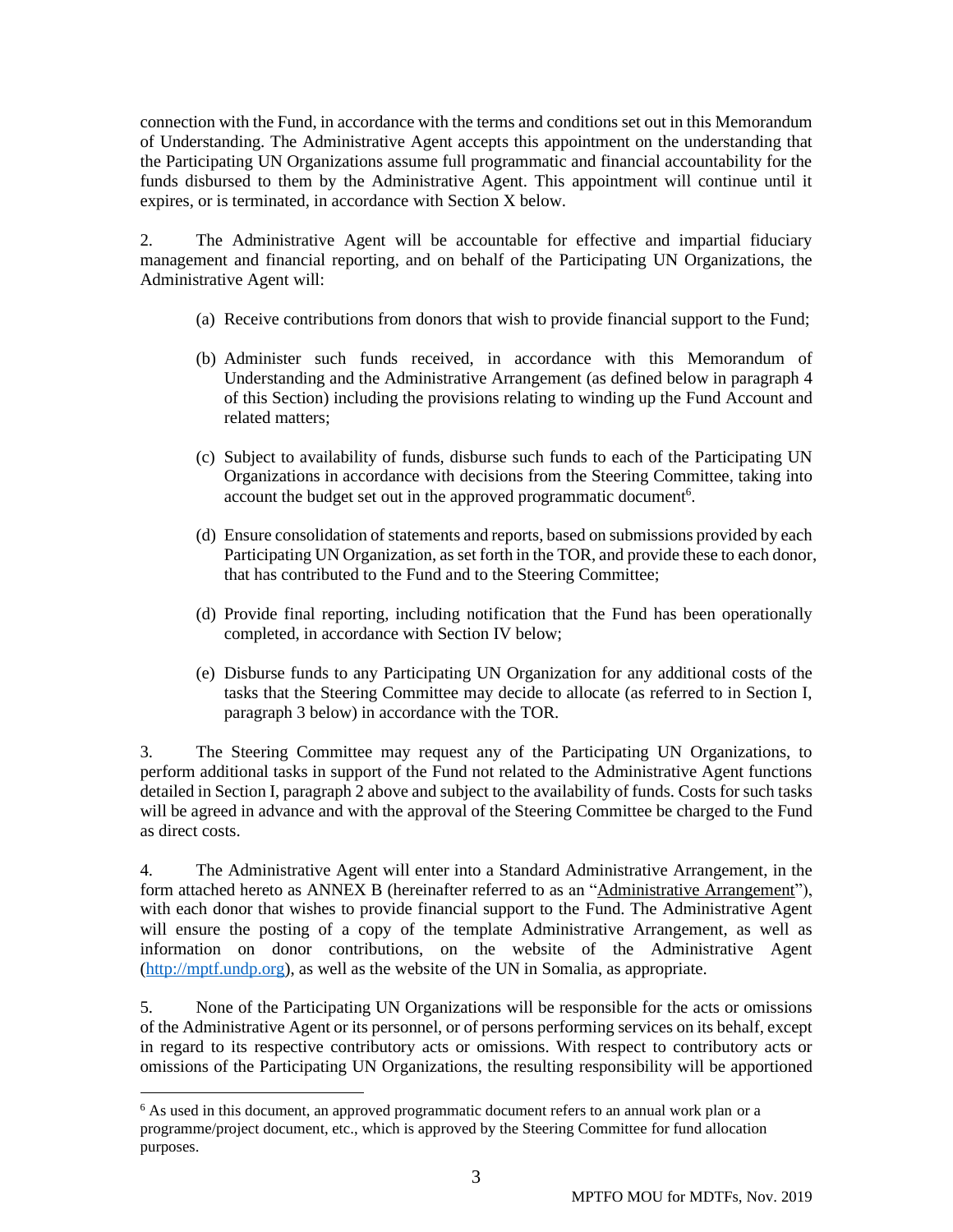among them or any one of them to the extent of such contributory acts or omissions, or as may otherwise be agreed. In addition, donors will not be responsible or liable for the activities of the Participants as a result of this Memorandum of Understanding.

6. The Administrative Agent will be entitled to allocate an administrative fee of one percent (1%) of the amount contributed by each donor signing an Administrative Arrangement, to meet the Administrative Agent's costs of performing the Administrative Agent's functions described in this Memorandum of Understanding.

7. Where the Administrative Agent is also a Participating UN Organization, a clear delineation, including distinct reporting lines and an accountability framework, will be established and maintained within the organization designated as the Administrative Agent between its functions as an Administrative Agent and its functions as a Participating UN Organization.

8. The Administrative Agent will be entitled to charge to the Fund a direct cost charge in an amount(s) consistent with then-current UNDG guidance to cover the cost of continuing to render Administrative Agent functions if and when the Steering Committee agrees to extend the Fund beyond the End Date with no further contribution(s) to the Fund.

# **Section II Financial Matters**

The Administrative Agent

1. The Administrative Agent will establish a separate ledger account under its financial regulations and rules for the receipt and administration of the funds received pursuant to the Administrative Arrangement (hereinafter referred to as the "Fund Account"). The Fund Account will be administered by the Administrative Agent in accordance with the regulations, rules, policies and procedures applicable to it, including those relating to interest.

2. The Administrative Agent will not absorb gains or losses on currency exchanges which will increase or decrease the funds available for disbursements to Participating UN Organizations.

3. Subject to the availability of funds, the Administrative Agent will make disbursements from the Fund Account in accordance with decisions from the Steering Committee, in line with the budget set forth in the approved programmatic document. The disbursements will consist of direct and indirect costs as set out in the budget.

4. The Administrative Agent will normally make each disbursement within five (5) business days after receipt of the relevant approved programmatic document, in accordance with the decisions received from the Steering Committee in line with the TOR, along with a copy of the relevant approved programmatic document, signed by all the parties concerned. The Administrative Agent will transfer funds to each Participating UN Organization through wire transfer. Each Participating UN Organization will advise the Administrative Agent in writing of the bank account for transfers pursuant to this Memorandum of Understanding. When making a transfer to a Participating UN Organization, the Administrative Agent will notify that Participating UN Organization's Treasury Operations of the following: (a) the amount transferred, (b) the value date of the transfer; and (c) that the transfer is from the Multi-Partner Trust Fund Office in respect of the Fund in [name of country] (if applicable) pursuant to this Memorandum of Understanding.

5. Where the balance in the Fund Account on the date of a scheduled disbursement is insufficient to make that disbursement, the Administrative Agent will consult with the Steering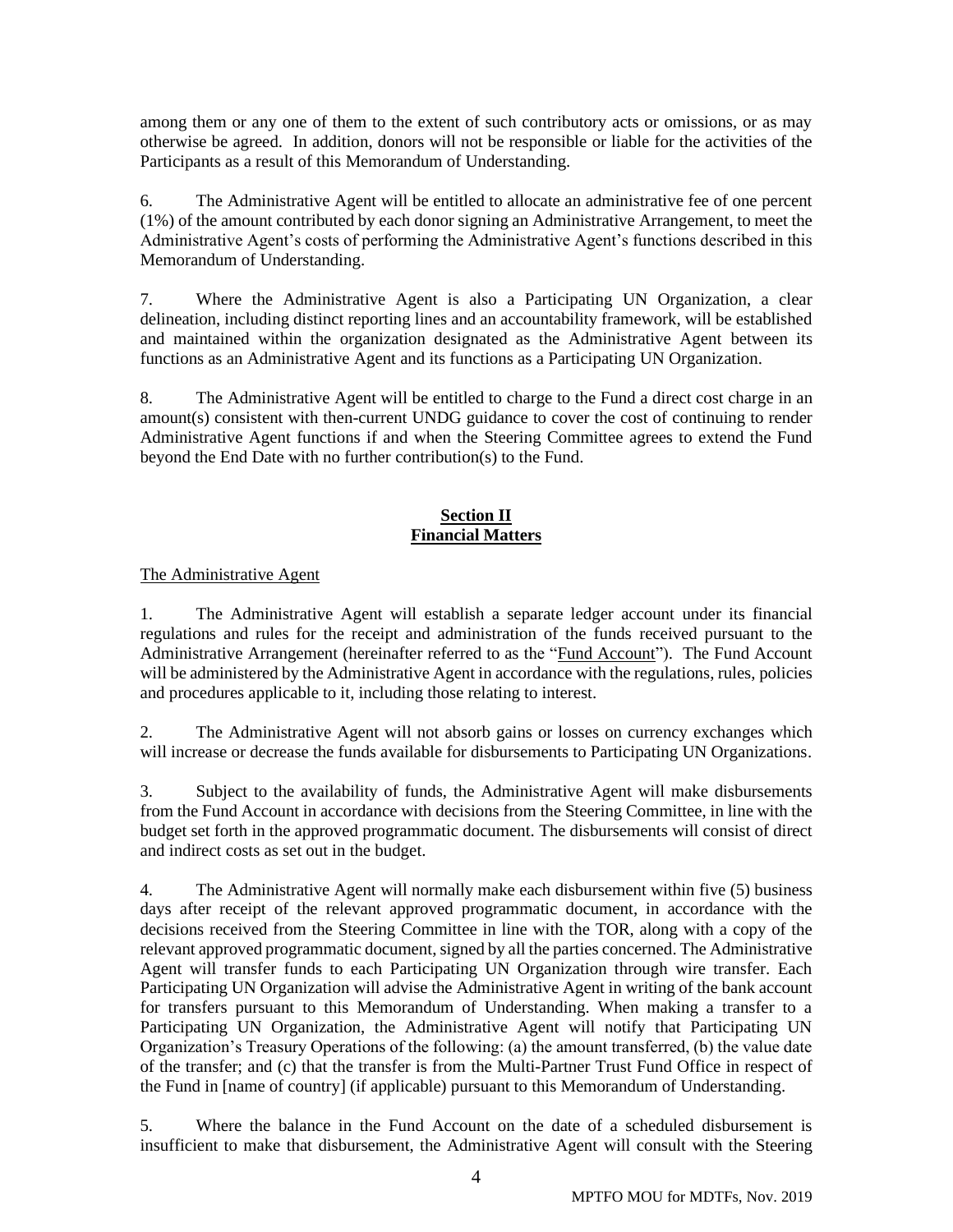Committee and make a disbursement, if any, in accordance with the Steering Committee's decisions.

# The Participating UN Organizations

6. Each Participating UN Organization will establish a separate ledger account under its financial regulations and rules for the receipt and administration of the funds disbursed to it by the Administrative Agent from the Fund Account. That separate ledger account will be administered by each Participating UN Organization in accordance with its own regulations, rules, policies and procedures, including those relating to interest.

7. Each Participating UN Organization will use the funds disbursed to it by the Administrative Agent from the Fund Account to carry out the activities for which it is responsible as set out in the approved programmatic document, as well as for its indirect costs. The Participating UN Organizations will commence and continue to conduct operations for the Fund activities only upon receipt of disbursements made by the Administrative Agent in accordance with Section II, paragraph 3 above. The Participating UN Organizations will not make any commitments above the amount disbursed against the approved programmatic document. If there is a need to exceed the amount disbursed, the Participating UN Organization concerned will submit a supplementary budget request to the Steering Committee showing the further financing that will be necessary. If no such further financing is available, the activities to be carried out under the approved programmatic document may be reduced or, if necessary, terminated by the Participating UN Organization.

8. The Participating UN Organizations recognize that each of the donors signing an Administrative Arrangement has reserved the right to discontinue future deposits of its contribution if there is: (i) failure to fulfil any obligations under the Administrative Arrangement including those related to Section VIII; (ii) if there are substantial revisions of the TOR; or (iii) if there are credible allegations of improper use of the funds in accordance with Section VII of this Memorandum of Understanding (Section VIII of the Administrative Arrangement); provided however that before doing so, the Administrative Agent, , the Steering Committee and the donor will consult with a view to promptly resolving the matter.

9. Indirect costs of the Participating UN Organizations recovered through programme support costs will be seven percent (7%). All other costs incurred by each Participating UN Organization in carrying out the activities for which it is responsible under the Fund will be recovered as direct costs.

# **Section III Activities of the Participating UN Organizations**

### Implementation of the Fund

1. The implementation of the programmatic activities will be the responsibility of the Participating UN Organizations and will be carried out by each Participating UN Organization in accordance with its own applicable regulations, rules, policies and procedures including those relating to procurement as well as the selection and assessment of implementing partners. Accordingly, personnel will be engaged and administered, equipment, supplies and services purchased, and contracts entered into in accordance with the provisions of such regulations, rules, policies and procedures.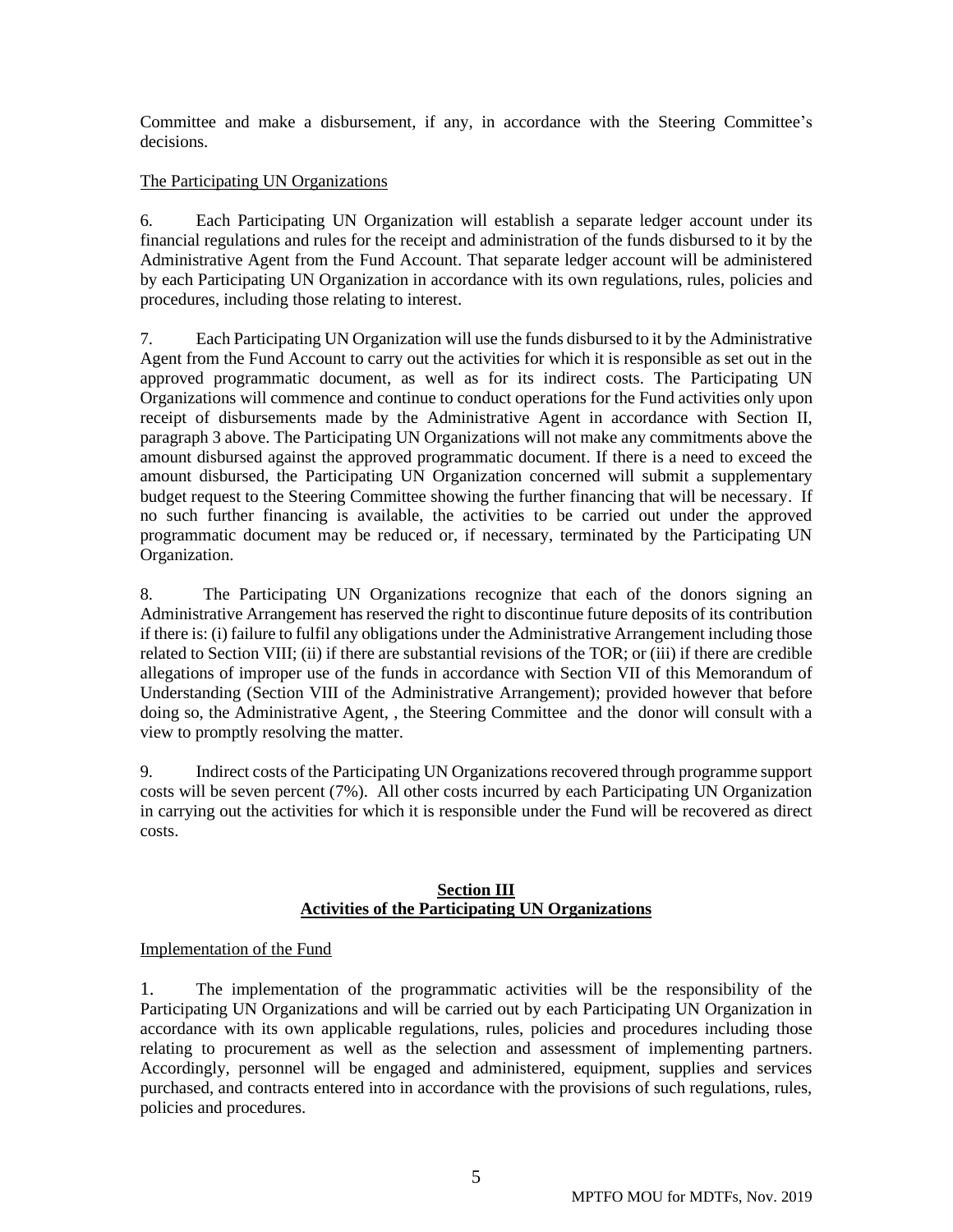2. Ownership of equipment and supplies procured, and intellectual property rights associated with works produced, using funds transferred to the Participating UN Organisations under this Memorandum of Understanding will be determined in accordance with the regulations, rules, policies and procedures applicable to such Participating UN Organizations, including any agreement with the relevant Host Government, if applicable.

3. Each Participating UN Organization will establish appropriate programmatic safeguard measures in the design and implementation of its Fund activities, thereby promoting the shared values, norms and standards of the United Nations system. These measures may include, as applicable, the respect of international conventions on the environment, on children's rights, and internationally agreed core labour standards.

4. As an exceptional measure, particularly during the start-up phase of the Fund, subject to conformity with their financial regulations, rules and policies, Participating UN Organizations may elect to start implementation of Fund activities in advance of receipt of initial or subsequent transfers from the Fund Account by using their own resources. Such advance activities will be undertaken in agreement with the Steering Committee on the basis of funds it has allocated or approved for implementation by the particular Participating UN Organization following receipt by the Administrative Agent of signed Administrative Arrangements from donors contributing to the Fund. Participating UN Organizations will be solely responsible for decisions to initiate such advance activities or other activities outside the parameters set forth above.

5. Any modifications to the scope of the approved programmatic document, including as to its nature, content, sequencing or the duration thereof by the Participating UN Organization(s), will be subject to the approval of the Steering Committee. The Participating UN Organization will promptly notify the Administrative Agent through the Steering Committee of any change in the budget as set out in the approved programmatic document.

6. Where a Participating UN Organization wishes to carry out its Fund activities through or in collaboration with a third party, it will be responsible for discharging all commitments and obligations with such third parties, and no other Participating UN Organization, nor the Administrative Agent, will be responsible for doing so.

7. In carrying out their programmatic activities, none of the Participating UN Organizations will be considered as an agent of any of the others and, thus, the personnel of one will not be considered as staff members, personnel or agents of any of the others. Without restricting the generality of the preceding sentence, none of the Participating UN Organizations will be liable for the acts or omissions of the other Participating UN Organizations or their personnel, or of persons performing services on their behalf.

8. Each Participating UN Organization will ensure the Administrative Agent is advised in writing when all activities for which it is responsible under the approved programmatic document have been operationally completed. Financial closure must be completed within eighteen (18) months after operational closure or according to the time period specified in the financial regulations and rules of the Participating UN Organization, whichever one comes first.

# Special Provisions regarding Financing of Terrorism

9. Consistent with UN Security Council Resolutions relating to terrorism, including UN Security Council Resolution 1373 (2001) and 1267 (1999) and related resolutions, the Participants are firmly committed to the international fight against terrorism, and in particular, against the financing of terrorism. Similarly, all Participants recognize their obligation to comply with any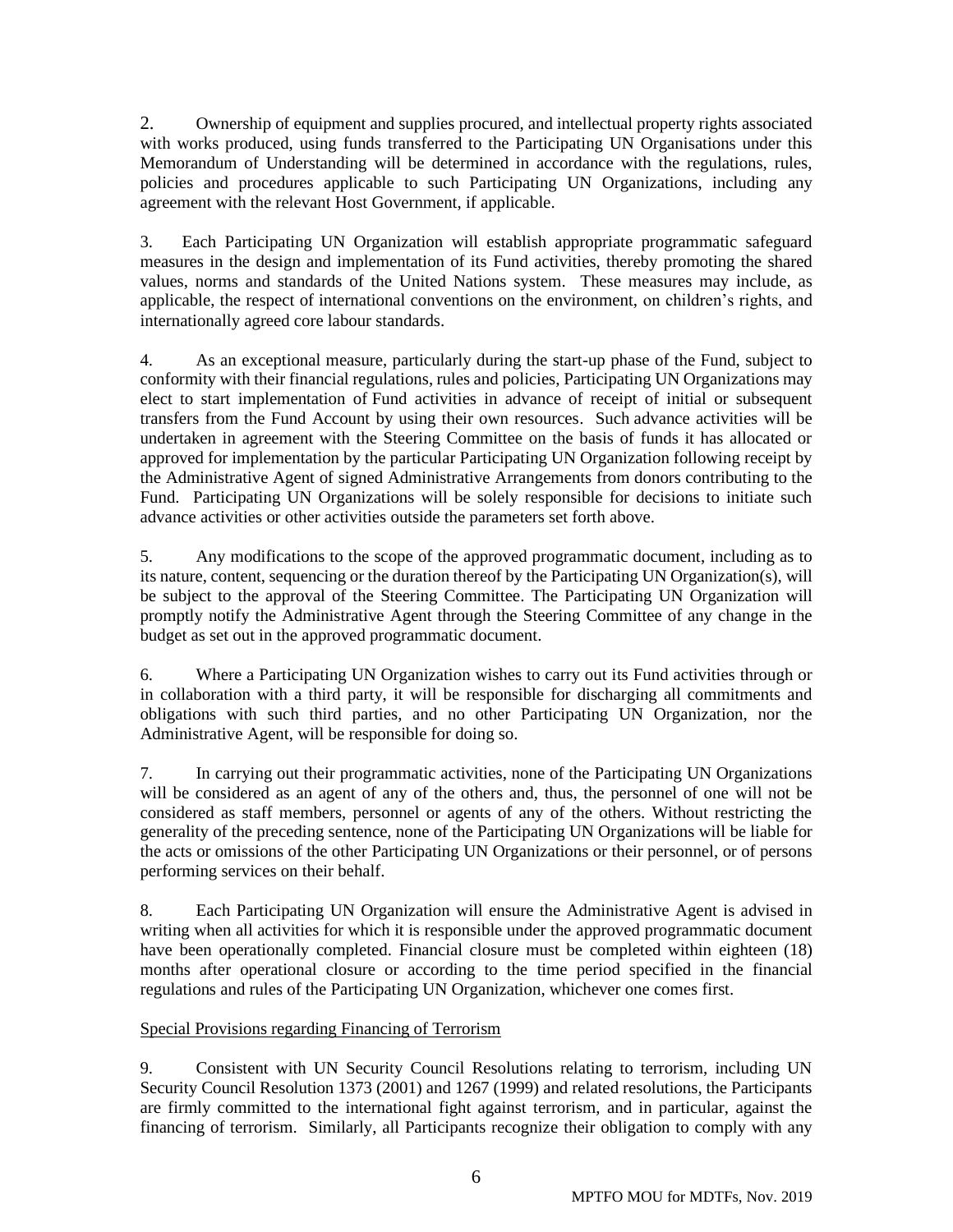applicable sanctions imposed by the UN Security Council. Each of the Participating UN Organizations will use all reasonable efforts to ensure that the funds transferred to it in accordance with this Memorandum of Understanding are not used to provide support or assistance to individuals or entities associated with terrorism as designated by any UN Security Council sanctions regime. If, during the term of this Memorandum of Understanding, a Participating UN Organization determines that there are credible allegations that funds transferred to it in accordance with this Memorandum of Understanding have been used to provide support or assistance to individuals or entities associated with terrorism as designated by any UN Security Council sanctions regime it will as soon as it becomes aware of it inform the Steering Committee, the Administrative Agent and the donor(s) and, in consultation with the donors as appropriate, determine an appropriate response.

# **Section IV Reporting**

#### Financial Reports

1. Each Participating UN Organization will provide the Administrative Agent with the following financial statements and reports prepared in accordance with the accounting and reporting procedures applicable to the Participating UN Organization concerned, as set forth in the TOR. The Participating UN Organizations will endeavour to harmonize their reporting formats to the extent possible.

- (a) Annual financial report as of 31 December with respect to the funds disbursed to it from the Fund Account, to be provided no later than four (4) months (30 April) after the end of the calendar year; and
- (b) Certified final financial statements and final financial reports after the completion of the activities in the approved programmatic document, including the final year of the activities in the approved programmatic document, to be provided no later than five (5) months (31 May) after the end of the calendar year in which the financial closure of the activities in the approved programmatic document occurs, or according to the time period specified in the financial regulations and rules of the Participating UN Organization, whichever is earlier.

#### Narrative Reports

2. Each Participating UN Organization will provide the Administrative Agent with the following narrative reports prepared in accordance with the reporting procedures applicable to the Participating UN Organization concerned, as set forth in the TOR. The Participating UN Organizations will endeavour to harmonize their reporting formats to the extent possible.

- (a) Annual narrative progress reports, to be provided no later than three (3) months (31 March) after the end of the calendar year; and
- (b) Final narrative reports, after the completion of the activities in the approved programmatic document, including the final year of the activities in the approved programmatic document, to be provided no later than four months (30 April) after the end of the calendar year in which the operational closure of the activities in the approved programmatic document occurs.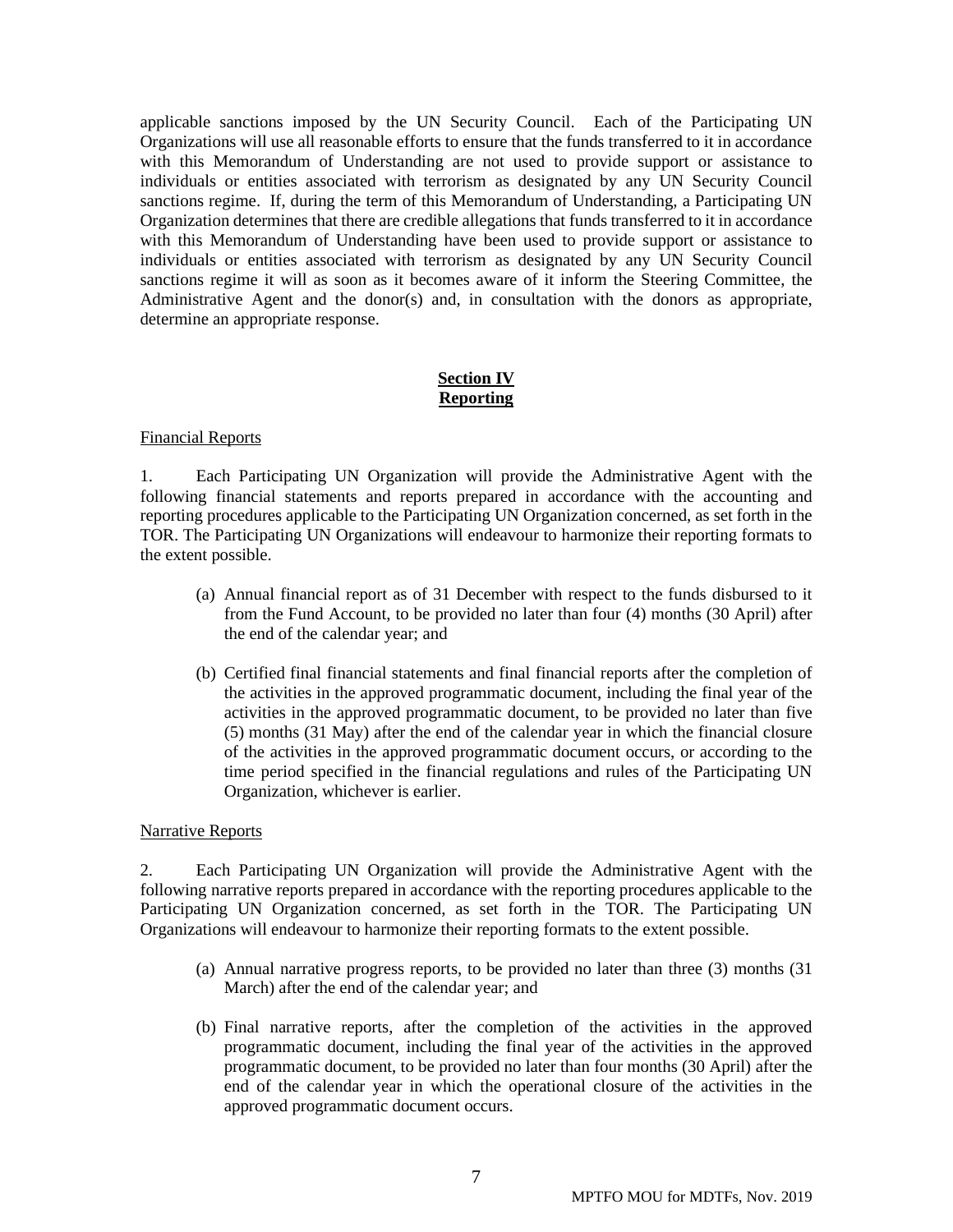3. The Administrative Agent will ensure the preparation of consolidated narrative progress and financial reports, based on the reports provided in Section IV paragraphs 1 and 2 above, and will provide these consolidated reports to each donor that has contributed to the Fund, as well as the Steering Committee, in accordance with the timetable established in the Administrative Arrangement.

4. The annual and final reports will be results-oriented and evidence based. Annual and final narrative reports will compare actual results with expected results at the output and outcome level, and explain the reasons for over or underachievement. The final narrative report will also contain an analysis of how the outputs and outcomes have contributed to the overall impact of the Fund. The financial reports will provide information on the use of financial resources against the outputs and outcomes in the agreed results framework.

5. The Administrative Agent will also provide the donors, Steering Committee and Participating UN Organizations with the following reports on its activities as Administrative Agent:

- a) Certified annual financial statement ("Source and Use of Funds" as defined by UNDG guidelines) to be provided no later than five months (31 May) after the end of the calendar year; and
- b) Certified final financial statement ("Source and Use of Funds") to be provided no later than five months (31 May) after the end of the calendar year in which the financial closing of the Fund occurs.

6. Consolidated reports and related documents will be posted on the websites of the UN in Somalia and the Administrative Agent [\[http://mptf.undp.org\]](http://mptf.undp.org/).

# **Section V Monitoring and Evaluation**

### Monitoring

1. Monitoring of the Fund will be undertaken in accordance with the TOR. The Participants and the donor(s) will hold consultations at least annually, as appropriate, to review the status of the Fund. In addition, the Participants and the donor(s) will discuss any substantive revisions to the Fund, and promptly inform each other about any significant circumstances and major risks, including those related to Section VIII, which interfere or threaten to interfere with the successful achievement of the outcomes outlined in the TOR, financed in full or in part through contributions from the donor(s).

### Evaluation

2. Evaluation of the Fund including, as necessary and appropriate, joint evaluation by the Participants, the donor(s), the Host Government (if applicable) and other partners will be undertaken in accordance with the TOR.

3. The Steering Committee and/or Participating UN Organizations will recommend a joint evaluation if there is a need for a broad assessment of results at the level of the Fund or at the level of an outcome within the Fund. The joint evaluation report will be posted on the website of the UN in [country] [website URL] and the Administrative Agent [\[http://mptf.undp.org\]](http://mptf.undp.org/).

4. In addition, the Participants recognize that the donor(s) may, separately or jointly with other partners, take the initiative to evaluate or review their cooperation with the Administrative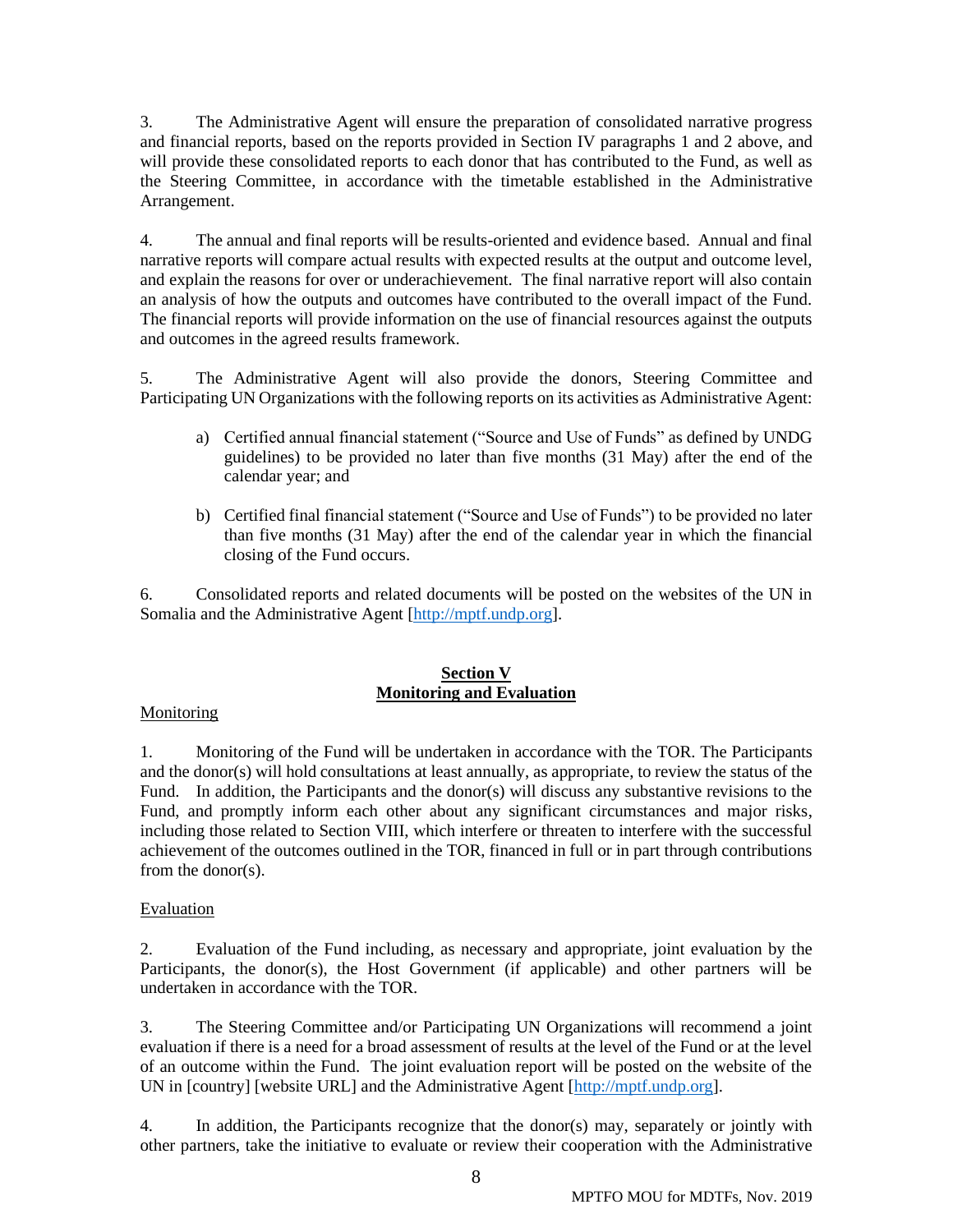Agent and the Participating UN Organizations under this Memorandum of Understanding, with a view to determining whether results are being or have been achieved and whether contributions have been used for their intended purposes. The Administrative Agent and the Participating UN Organizations will be informed about such initiatives, will be consulted on the scope and conduct of such evaluations or reviews and will be invited to join. The Participants will upon request assist in providing relevant information within the limits of their regulations, rules, policies and procedures. All costs will be borne by the respective donor, unless otherwise agreed. It is understood by the Participants that such evaluation or review will not constitute a financial, compliance or other audit of the Fund including any programmes, projects or activities funded under this Memorandum of Understanding.

# **Section VI Audit**

### External and Internal Audit

1. The activities of the Administrative Agent and each Participating UN Organization in relation to the Fund will be exclusively audited by their respective internal and external auditors in accordance with their own financial regulations and rules. The corresponding external and internal audit reports will be disclosed publicly unless the relevant policies and procedures of each of the relevant Participants provide otherwise.

#### Joint Internal Audits

2. The Internal Audit Services of the Participants involved in the Fund may consider conducting joint internal audits thereof in accordance with the Framework for Joint Internal Audits of UN Joint Activities, including its risk-based approach and provisions for disclosure of internal audit reports related to the Fund. In doing so, the Internal Audit Services of the Participants will consult with the Steering Committee.

#### Cost of Internal Audits

3. The total costs of internal audit activities in relation to the Fund will be borne by the Fund.

### Audits of Implementing Partners

4. The part of the contribution transferred by a Participating UN Organization to its implementing partners for activities towards the implementation of the Fund will be audited as provided under that Participating UN Organization's financial regulations and rules, as well as its policies and procedures. The disclosure of the corresponding audit reports will be made according to the policies and procedures of that Participating UN Organization.

### **Section VII Fraud, Corruption and Unethical Behaviour**

1. The Participants are firmly committed to take all necessary precautions to avoid and address corrupt, fraudulent, collusive, coercive, unethical, or obstructive practices. The Participants recognize that it is important that all United Nations staff, individual contractors, implementing partners, vendors and any third parties which are involved either in joint activities or in those of the Administrative Agent or Participating UN Organization (such individuals and entities being hereinafter referred to, together, as the "Individuals/Entities", and individually as the "Individual/Entity") must adhere to the highest standard of integrity as defined by each Participant.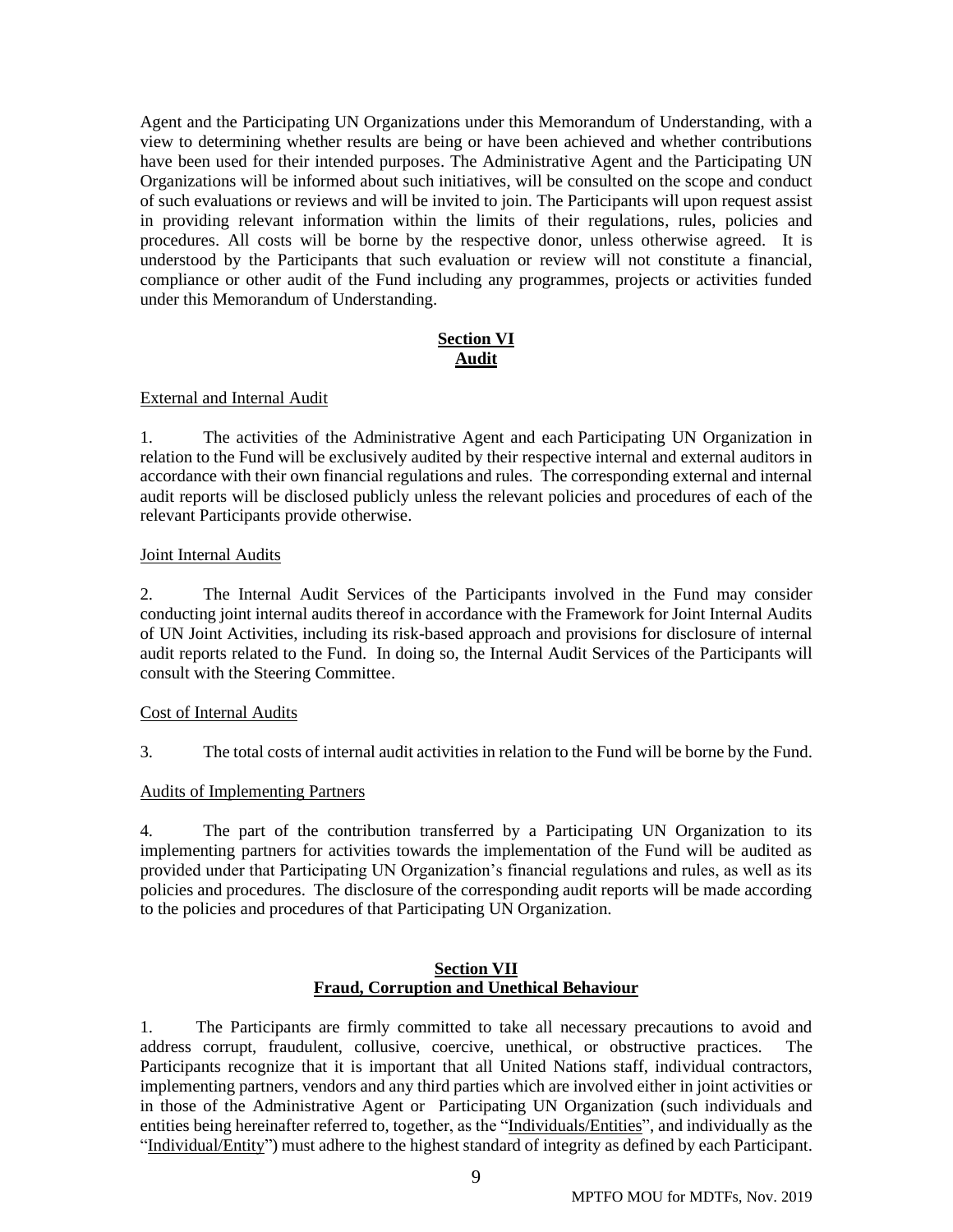To this end, each Participant will maintain standards of conduct that govern the performance of the Individuals/Entities, to prohibit practices which are contrary to this highest standard in any activity related to the Fund. If an Individual/Entity is a UN organization, the Participating UN Organization engaging that Individual/Entity will rely upon that Individual's/Entity's standard of integrity. The Individuals/Entities must not engage in corrupt, fraudulent, collusive, coercive, unethical, or obstructive practices, as defined below.

- 2. In this Memorandum of Understanding,
	- (a) "Corrupt practice" means the offering, giving, receiving, or soliciting, directly or indirectly, of anything of value to influence improperly the actions of another individual or entity;
	- (b) "Fraudulent practice" means any act or omission, including misrepresentation, that knowingly or recklessly misleads, or attempts to mislead, an individual or an entity to obtain a financial or other benefit, or to avoid an obligation;
	- (c) "Collusive practice" means an arrangement between two or more individuals and/or entities designed to achieve an improper purpose, including influencing improperly the actions of another individual or entity;
	- (d) "Coercive practice" means impairing or harming, or threatening to impair or harm, directly or indirectly, any individual or entity or the property of the individual or entity to influence improperly the actions of an individual or entity;
	- (e) "Unethical practice" means the conduct of behavior that is contrary to staff or supplier codes of conduct such as those relating to conflict of interest, gifts and hospitality, and post-employment provisions; and
	- (f) "Obstructive practice" means acts or omissions intended to materially impede the exercise of contractual rights of audit, investigation and access to information, including destruction, falsification, alteration or concealment of evidence material to an investigation into allegations of fraud and corruption.

### Investigations

- 3. (a) Investigations of allegations of wrongdoing by Individuals/Entities involved in the Fund which are contracted by a Participant will be carried out by the Investigation Service of the Participant with which the potential subject of investigation is contracted, in accordance with that Participant's internal policies and procedures.
	- (b)

(i) In the event that the Investigation Service of a Participant determines that an allegation in relation to the implementation of activities for which that Participant is accountable is credible enough to warrant an investigation, it will promptly notify the Steering Committee (and the Administrative Agent, if such Participant is not the Administrative Agent) of the Fund, to the extent that such notification does not jeopardize the conduct of the investigation, including but not limited to the prospects of recovery of funds or the safety or security of persons or assets.

(ii) In the case of such notification, it is the responsibility of the Steering Committee and the Administrative Agent to communicate promptly with the relevant anti-fraud offices (or equivalent) of the donor(s).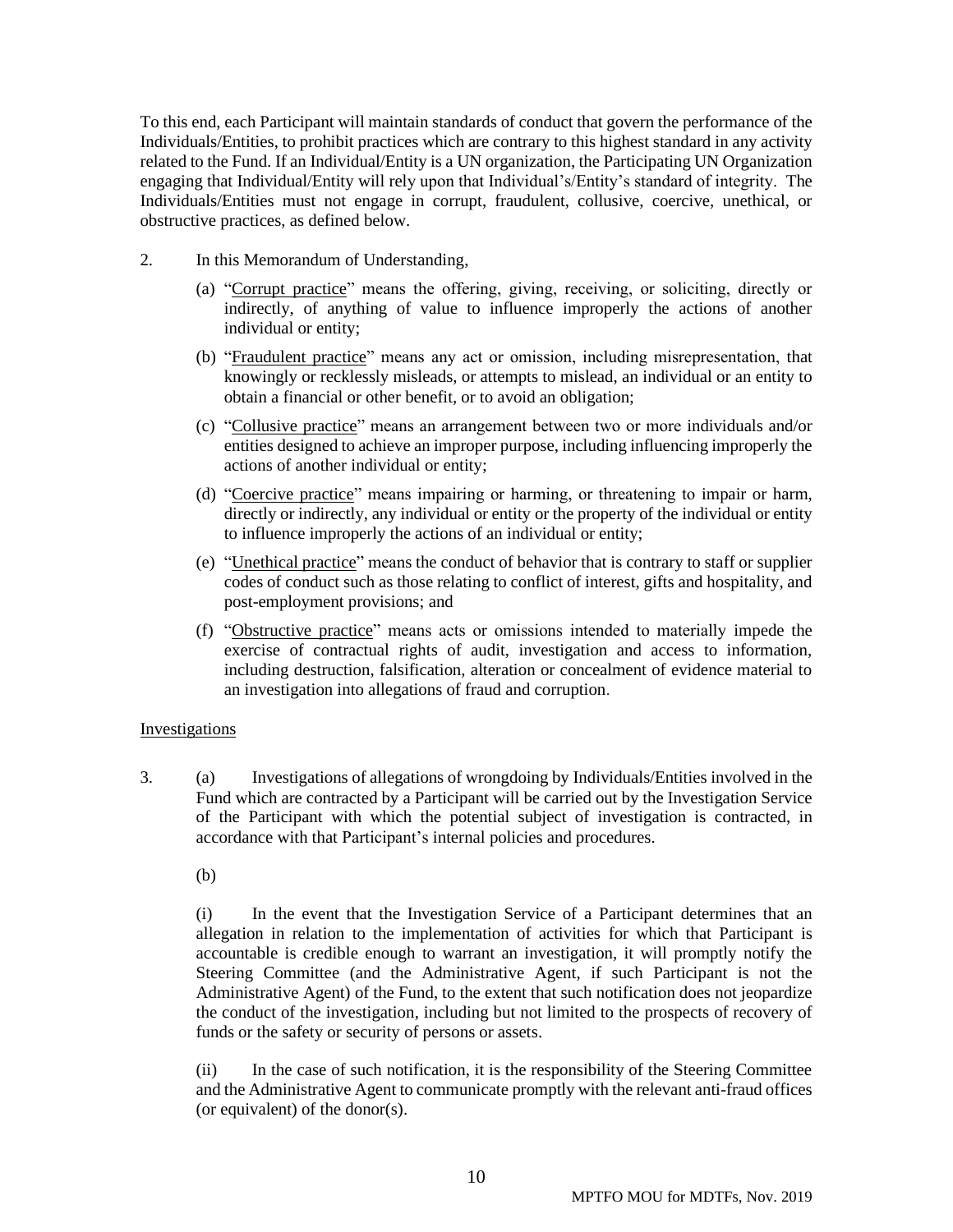(iii) In case of a credible allegation, the relevant Participant(s) will take timely and appropriate action in accordance with its regulations, rules, policies and procedures, which may include withholding further disbursements to the Individual(s)/Entity(ies) allegedly involved in the corrupt, fraudulent, collusive, coercive, unethical or obstructive practices as defined above.

(c)

(i) The Participant's Investigation Service reviewing the credibility of an allegation or conducting the investigation will share information as appropriate with counterpart Investigation Services of the other Participants involved in the Fund to determine the best path towards resolution of the investigation and whether the alleged wrongdoing is limited to such Participant or whether one or more other Participants involved in the Fund may also be affected. If the relevant Investigation Services determine that more than one Participant could be affected by the alleged wrongdoing, they will follow the procedure described below in clause (ii).

(ii) Where a potential subject of an investigation is contracted by more than one Participant, the Investigation Services of the Participants concerned may consider conducting joint or coordinated investigations, determining which investigation framework to use.

(d) Upon completion of the internal reporting on their investigation by the Participant(s) concerned as established in their respective internal policies and procedures, the Participant(s) will provide information on the results of their investigation(s) to the Administrative Agent and the Steering Committee. Following such receipt of information on the results of the investigation(s), it is the responsibility of the Steering Committee and the Administrative Agent to communicate promptly with the relevant anti-fraud offices (or equivalent) of the donor(s).

(e) Each Participant concerned will determine what disciplinary and/or administrative measures, including referral to national authorities, may be taken as a result of the investigation, according to its internal policies and procedures on disciplinary and/or administrative measures, including vendor sanction mechanism, as appropriate. The Participant(s) concerned will share information on measures taken as a result of the investigation(s) with the Administrative Agent and the Steering Committee of the Fund. Following such receipt of information on measures taken as a result of the investigation(s), it is the responsibility of the Steering Committee and the Administrative Agent to communicate promptly with the relevant anti-fraud offices (or equivalent) of the donor(s).

# Recovery of Funds

4. If there is evidence of improper use of funds as determined after an investigation, each Participant concerned will use its best efforts, consistent with its regulations, rules, policies and procedures to recover any funds misused. With respect to any funds recovered, the relevant Participant will consult with the Steering Committee, the Administrative Agent and the donor(s). The donor(s) may request that such funds be returned to them in proportion to their contribution to the Fund, in which case the Participant would credit that portion of the funds so recovered to the Fund Account and the Administrative Agent would return that portion of such funds to the donor(s). For any such funds the donor(s) do not request to be returned to them, such funds will either be credited to the Fund Account or used by the Participant for a purpose mutually agreed upon.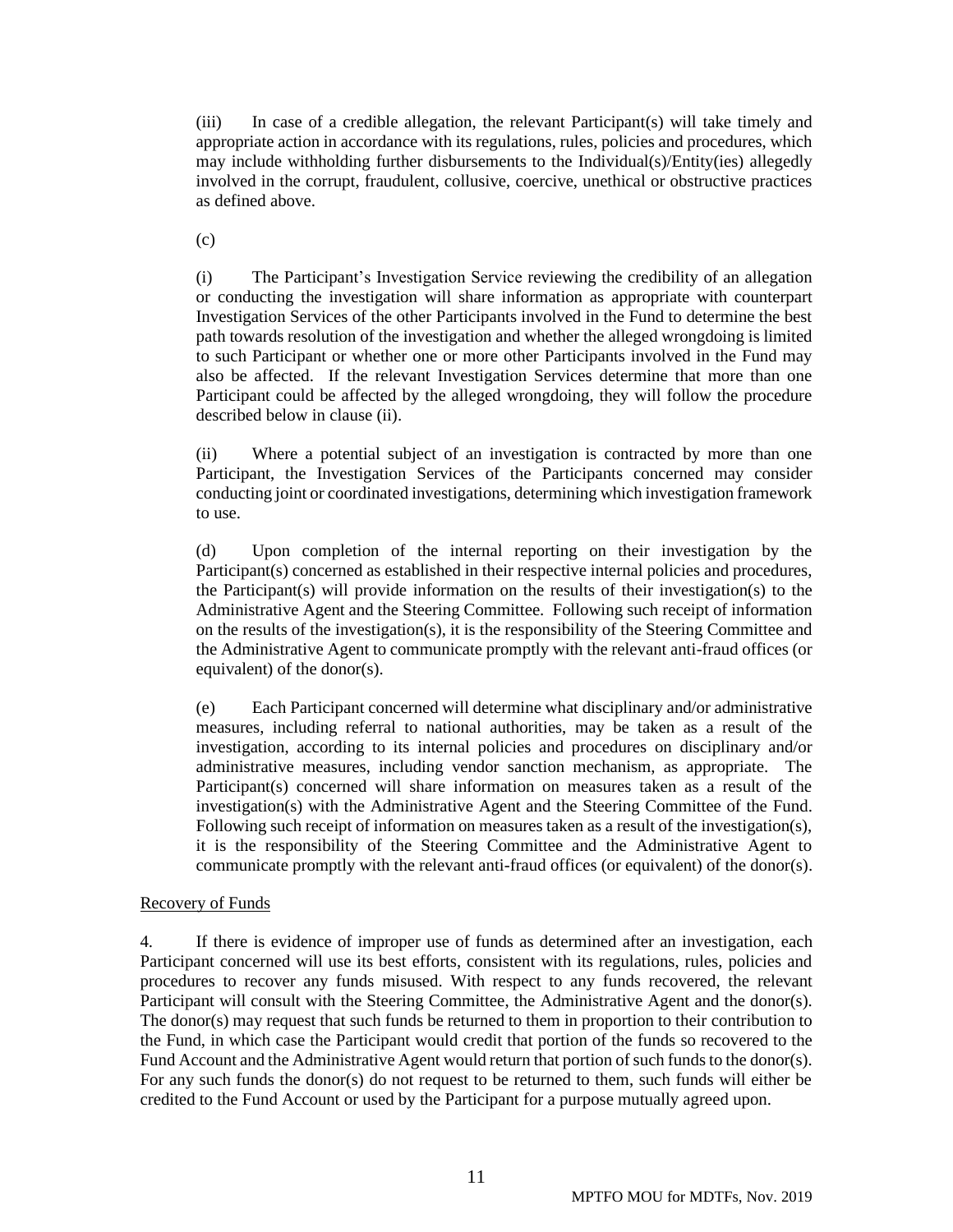5. The Participants will apply the provisions of Section VII, paragraphs 1 to 4 above in accordance with their respective accountability and oversight framework as well as relevant regulations, rules, policies and procedures.

#### **Section VIII**

# **Sexual Exploitation and/or Sexual Abuse, and/or Sexual Harassment**

1. The Participants have zero tolerance for and are firmly committed to take all necessary measures to prevent and address instances of sexual exploitation and sexual abuse in programming activities, and sexual harassment. The Administrative Agent and the Participating UN Organizations recognize that it is important that all United Nations staff, individual contractors, implementing partners, vendors and any third parties which are involved either in joint activities or in those of the Administrative Agent or Participating UN Organization (such individuals and entities being hereinafter referred to, together as the "Individuals/Entities", and individually as the "Individual/Entity") will adhere to the highest standards of integrity and conduct as defined by each relevant UN organization. The Individuals/Entities will not engage in Sexual Exploitation, Sexual Abuse and Sexual Harassment, as defined below.

2. Definitions:

(a) "Sexual Exploitation" means any actual or attempted abuse of a position of vulnerability, differential power, or trust, for sexual purposes, including but not limited to, profiting monetarily, socially or politically from the sexual exploitation of another;

(b) "Sexual Abuse" means the actual or threatened physical intrusion of a sexual nature, whether by force or under unequal or coercive conditions; and

(c) "Sexual Harassment" means any unwelcome conduct of a sexual nature, that might reasonably be expected or be perceived to cause offense or humiliation, when such conduct interferes with work, is made a condition of employment or creates an intimidating, hostile or offensive work environment. Sexual harassment may occur in the workplace or in connection with work. While typically involving a pattern of conduct, sexual harassment may take the form of a single incident. In assessing the reasonableness of expectations or perceptions, the perspective of the person who is the target of the conduct shall be considered.

- 3. Investigation and reporting:
- (a) Investigation:

(i) Investigations of allegations of Sexual Exploitation and/or Sexual Abuse arising in programmatic activities funded by the Fund, will, where appropriate, be carried out by the Investigation Service of the relevant Participating UN Organization in accordance with its rules, regulations, policies and procedures. Where the implementing partner of that funded activity and its responsible parties, sub-recipients and other entities engaged to provide services in relation to programmatic activities are UN Organizations, investigations of such allegations will be carried out by the Investigation Service of the relevant UN Organization in accordance with their rules, regulations, policies and procedures. In cases where the relevant Participating UN Organization is not conducting the investigation itself, the relevant Participating UN Organization will require that the implementing partner of that funded activity and its responsible parties, sub-recipients and other entities engaged to provide services in relation to programmatic activities, investigate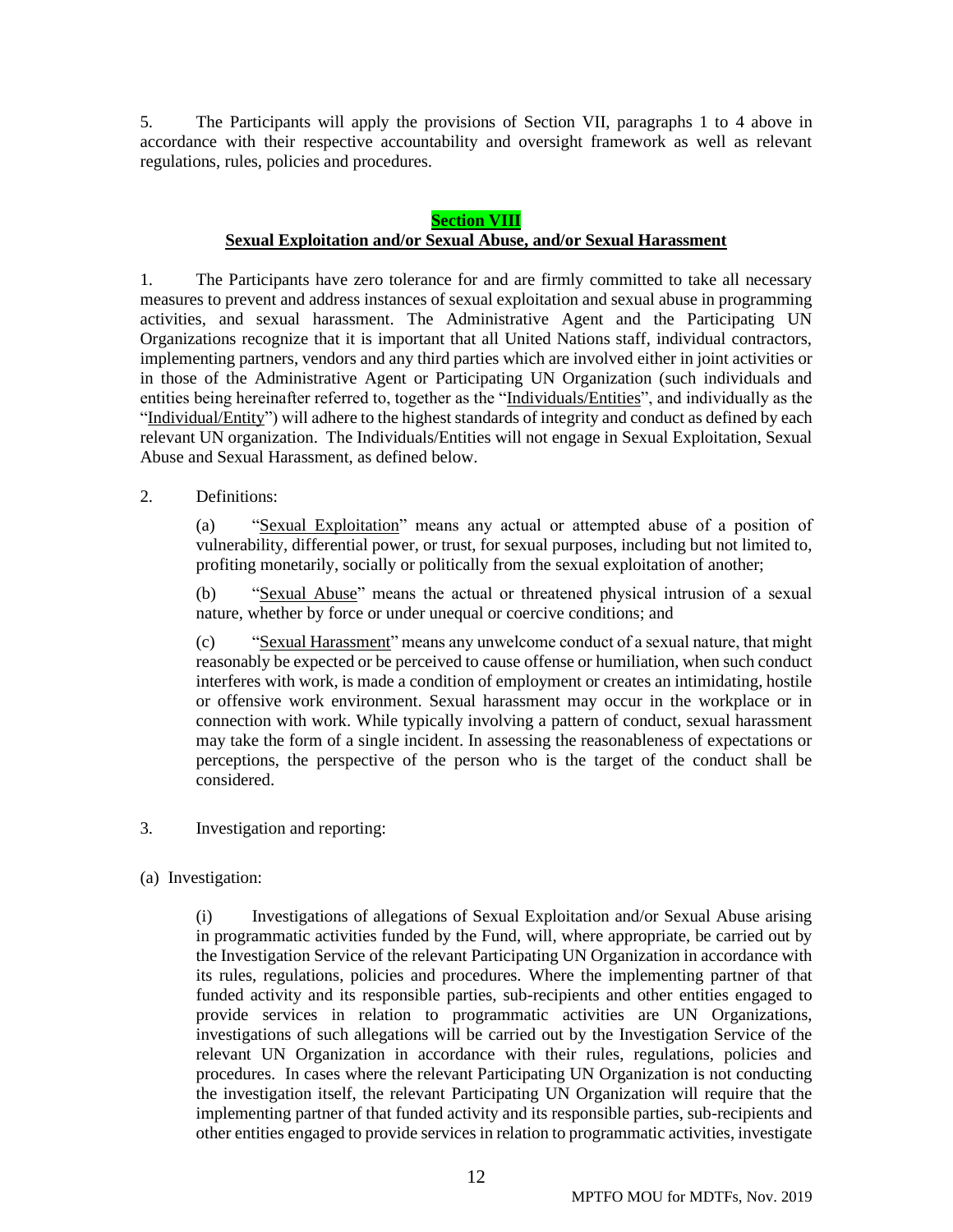allegations of Sexual Exploitation and Sexual Abuse credible enough to warrant an investigation.

(ii) Where a potential subject of an investigation is contracted by more than one UN Organization involved in the Fund, the Investigation Services of the UN Organizations concerned (Administrative Agent or Participating UN Organization) may consider conducting joint or coordinated investigations, determining which investigation framework to use.

(iii) Investigations of allegations of Sexual Harassment by UN staff and personnel involved in the Fund and contracted by the Administrative Agent and/or each Participating UN Organisation will be carried out by the Investigation Service of the relevant UN Organization in accordance with its rules, regulations, policies and procedures.

(b) Reporting on allegations investigated by PUNOs and their implementing partners

(i) The Steering Committee, the Administrative Agent of the Fund and the Donors will be promptly notified of allegations of Sexual Exploitation and/or Sexual Abuse received/under investigation by the Participating UN Organization, as well as of any allegations credible enough to warrant an investigation received from the Participating UN Organization's implementing partners, through the Secretary-General's reporting mechanism on Sexual Exploitation and Sexual Abuse (the "Report")<sup>7</sup>, without prejudice to the status of the Participating UN Organisation.

(ii) The Participating UN Organizations that do not participate in the Report will promptly notify the Steering Committee, the Administrative Agent of the Fund and the Donors of allegations of Sexual Exploitation and/or Sexual Abuse received/under investigation by any such Participating UN Organization through their normal method of reporting of such matters to their relevant governing bodies.

(c) Reporting on credible allegations and measures taken following an investigation:

(i) The Steering Committee, the Administrative Agent of the Fund and the Donors will be promptly notified of credible allegations of Sexual Exploitation and/or Sexual Abuse investigated by the Participating UN Organization, as well as of any credible allegations that have been investigated by and received from the Participating UN Organization's implementing partners, through the Report.

(ii) In those cases where the respective Participating UN Organization determined that a case would have significant impact on a Participating UN Organisation's partnership with the Fund and/or with the Donor(s), the Participating UN Organization(s) will promptly provide information containing the level of detail as found in the Report, on the results of their investigation(s) or the investigations conducted by its implementing partners that they are aware of, with respect to the cases in the Report relating to the activities funded by the Fund, which resulted in a finding of Sexual Exploitation and/or Sexual Abuse, to the Administrative Agent and the Steering Committee Chair. Following such receipt of information on the results of the investigation(s), it is the responsibility of the Administrative Agent to communicate promptly with the relevant integrity / investigation offices (or equivalent) of the Donor.

<sup>7</sup> The level of detail of information included in the Report at different stages of the investigation process can be see[n at https://www.un.org/preventing-sexual-exploitation-and-abuse/content/data-allegations-un](https://www.un.org/preventing-sexual-exploitation-and-abuse/content/data-allegations-un-system-wide)[system-wide.](https://www.un.org/preventing-sexual-exploitation-and-abuse/content/data-allegations-un-system-wide) Information is published both in real time and through monthly reports.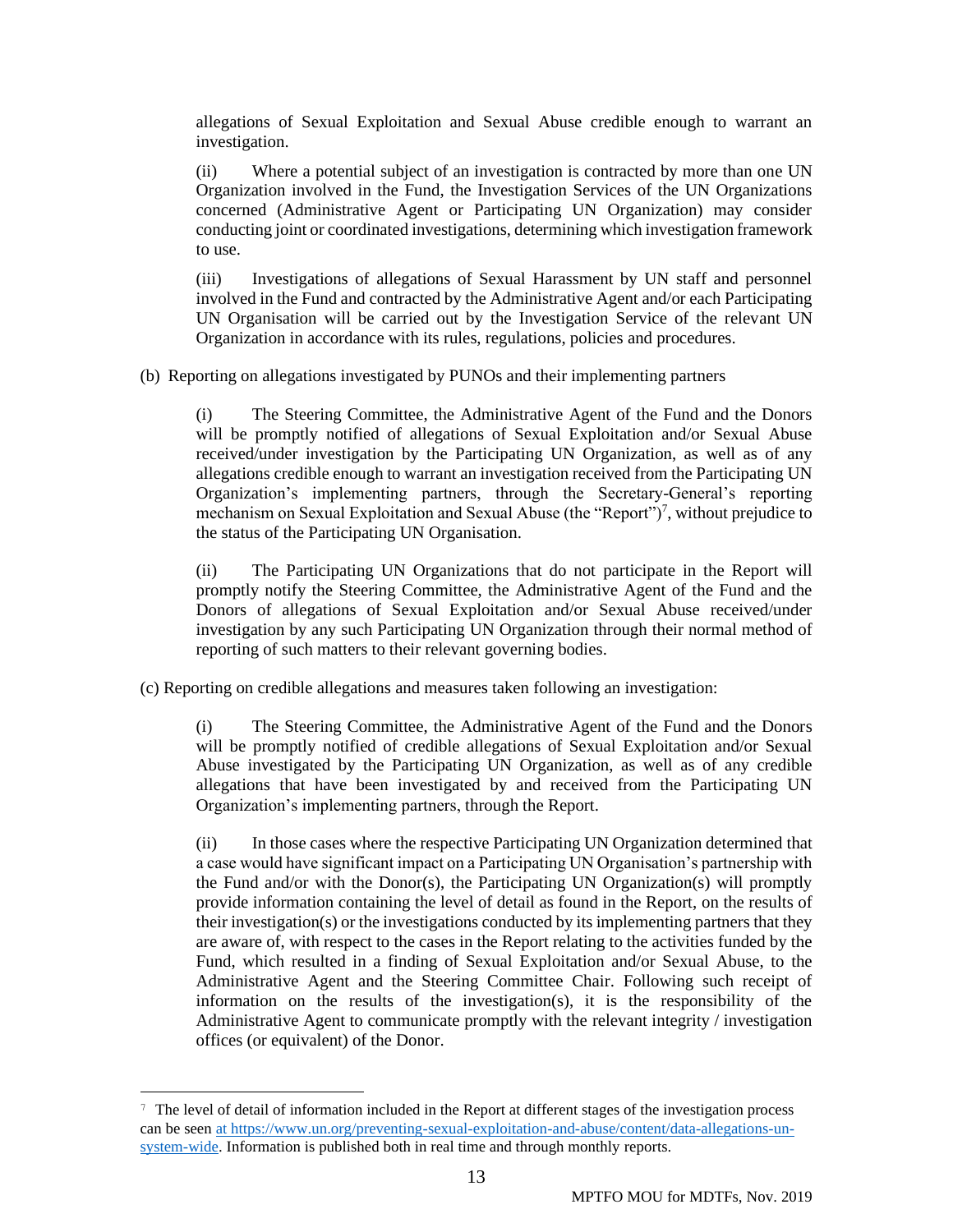(iii) Following a determination of a credible allegation of Sexual Exploitation and/or Sexual Abuse, each Participating UN Organization will determine what contractual, disciplinary and/or administrative measures, including referral to national authorities, may be taken as a result of an investigation, according to its internal regulations, rules, policies and procedures on disciplinary and/or administrative measures, as appropriate. The Participating UN Organization(s) concerned will share information on measures taken as a result of the credible allegation of Sexual Exploitation and/or Sexual Abuse in its programmatic activities financed by the Fund with the Administrative Agent and the Steering Committee through the Report.

(iv) With respect to credible allegations of Sexual Harassment (regarding Participating UN Organization's internal activities) the relevant Participating UN Organization will share information on measures taken with the Administrative Agent, the Steering Committee and the Donors of the Fund through their regular reporting to their relevant governing bodies. The Administrative Agent will share information on measures taken as a result of its own investigation which resulted in a finding of credible allegation of Sexual Harassment regarding its internal activities, with the Steering Committee and the Donors of the Fund through its regular reporting to its relevant governing body.

4. Any information provided by Participating UN Organizations in accordance with the foregoing paragraphs, will be shared in accordance with their respective regulations, rules, policies and procedures and without prejudice to the safety, security, privacy and due process rights of concerned individuals.

# **Section IX Communication and Transparency**

1. Subject to the regulations, rules, policies and procedures of the Participating UN Organization, each Participating UN Organization will take appropriate measures to publicize the Fund and to give due credit to the other Participating UN Organizations. Information given to the press, to the beneficiaries of the Fund, all related publicity material, official notices, reports and publications, will highlight the results achieved and acknowledge the role of the Host Government, the donors, the Participating UN Organizations, the Administrative Agent and any other relevant entities. In particular, the Administrative Agent will include and ensure due recognition of the role of each Participating UN Organization and national partner in all external communications relating to the Fund.

2. The Administrative Agent in consultation with the Participating UN Organizations will ensure that decisions regarding the review and approval of the Fund as well as periodic reports on the progress of implementation of the Fund are posted, where appropriate, for public information on the websites of the UN in [country] [website URL] and the Administrative Agent [\[http://mptf.undp.org\]](http://mptf.undp.org/). Such reports and documents may include Steering Committee approved programmes and programmes awaiting approval, fund level annual financial and progress reports and external evaluations, as appropriate.

3. The Participants are committed to principles of transparency with regard to the implementation of the Fund, consistent with their respective regulations, rules, policies and procedures. The donors, the Administrative Agent, Participating UN Organization and the Host Government, if applicable, will endeavor to consult prior to publication or release of information regarded as sensitive.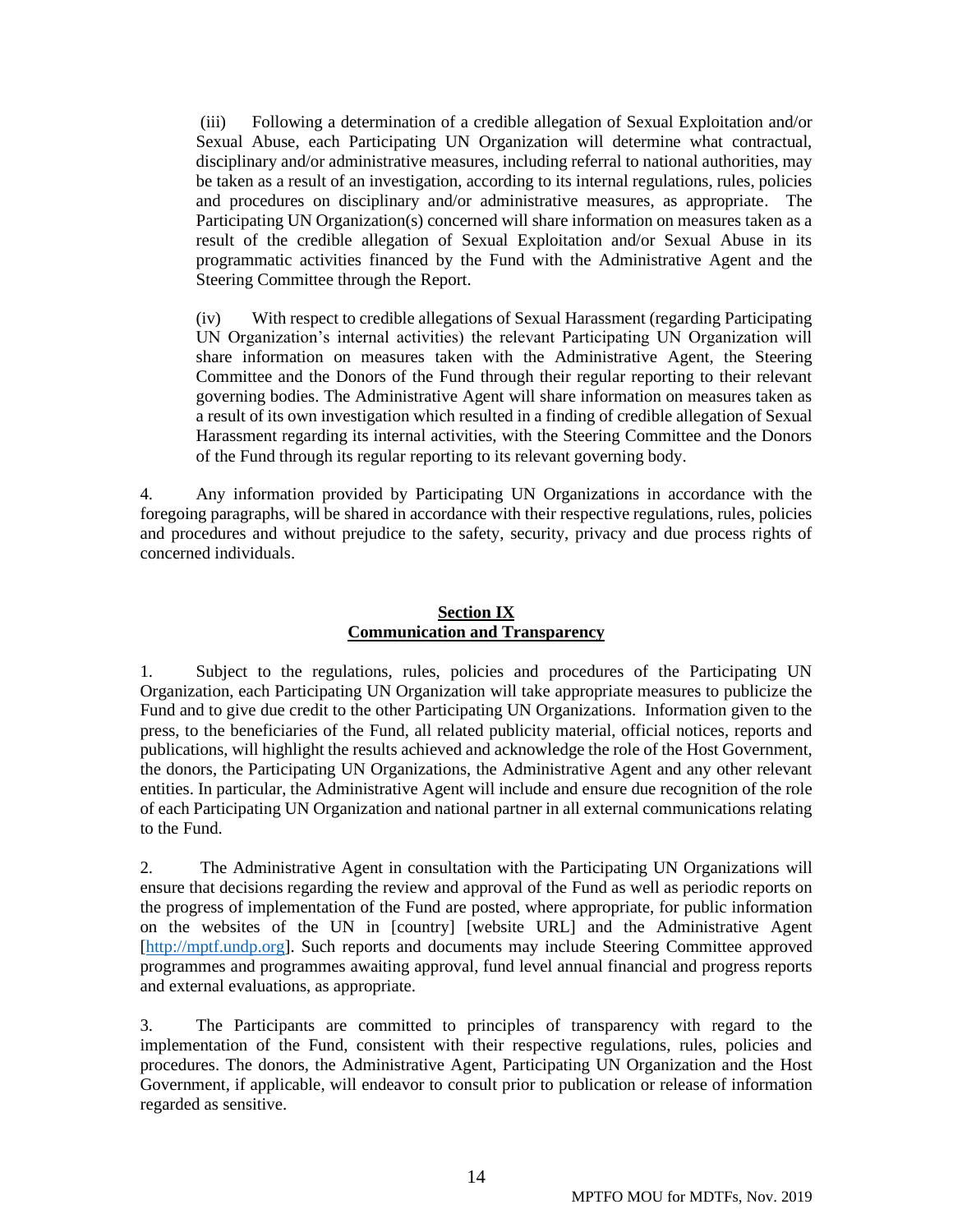# **Section X Expiration, Modification, Termination and Unspent Balances**

1. This Memorandum of Understanding will expire upon the delivery to the donor(s) of the certified final financial statement pursuant to Section IV, paragraph 5(b).

2. This Memorandum of Understanding may be modified only by written agreement between the Participants.

3. Any of the Participating UN Organizations may withdraw from this Memorandum of Understanding upon giving thirty (30) days' written notice to all other Participants to this Memorandum of Understanding subject to the continuance in force of paragraph 5 below for the purpose therein stated.

4. The Administrative Agent's appointment may be terminated by the Administrative Agent (on the one hand) or by the mutual agreement of all Participating UN Organizations (on the other hand) on thirty (30) days' written notice to the other Participants, subject to the continuance in force of paragraph 5 below for the purpose therein stated. In the event of such termination, the Participants will agree on measures to bring all activities to an orderly and prompt conclusion so as to minimize costs and expense.

5. Commitments assumed by the withdrawing or terminating Participants under this Memorandum of Understanding will survive the termination of this Memorandum of Understanding or the termination of the Administrative Agent or withdrawal of a Participating UN Organization to the extent necessary to permit the orderly conclusion of the activities and the completion of final reports, the withdrawal of personnel, funds and property, the settlement of accounts between the Participants hereto and the settlement of contractual liabilities that are required in respect of any subcontractors, consultants or suppliers.

6. Any balance remaining in the individual Participating UN Organizations' separate ledger accounts after operational completion of the activities for which they are responsible under the approved programmatic document will be returned to the Fund Account as soon as administratively feasible and before financial closure of those activities in line with Section III, paragraph 8. Any balance remaining in the Fund Account upon completion of the Fund will be used for a purpose mutually agreed upon or returned to the donor(s) in proportion to their contribution to the Fund as decided upon by the donor(s) and the Steering Committee.

# **Section XI Notices**

1. Any action required or permitted to be taken under this Memorandum of Understanding may be taken on behalf of the Administrative Agent by the Executive Coordinator of the Multi-Partner Trust Fund Office, or his or her designated representative, and on behalf of a Participating UN Organization by the head of office in [name of country] (if applicable), or his or her designated representative.

2. Any notice or request required or permitted to be given or made in this Memorandum of Understanding will be in writing. Such notice or request will be deemed to be duly given or made when it will have been delivered by hand, mail or any other agreed means of communication to the Participant to which it is required to be given or made, at such Participant's address specified in ANNEX C to this Memorandum of Understanding or at such other address as the Participant will have specified in writing to the Participant giving such notice or making such request.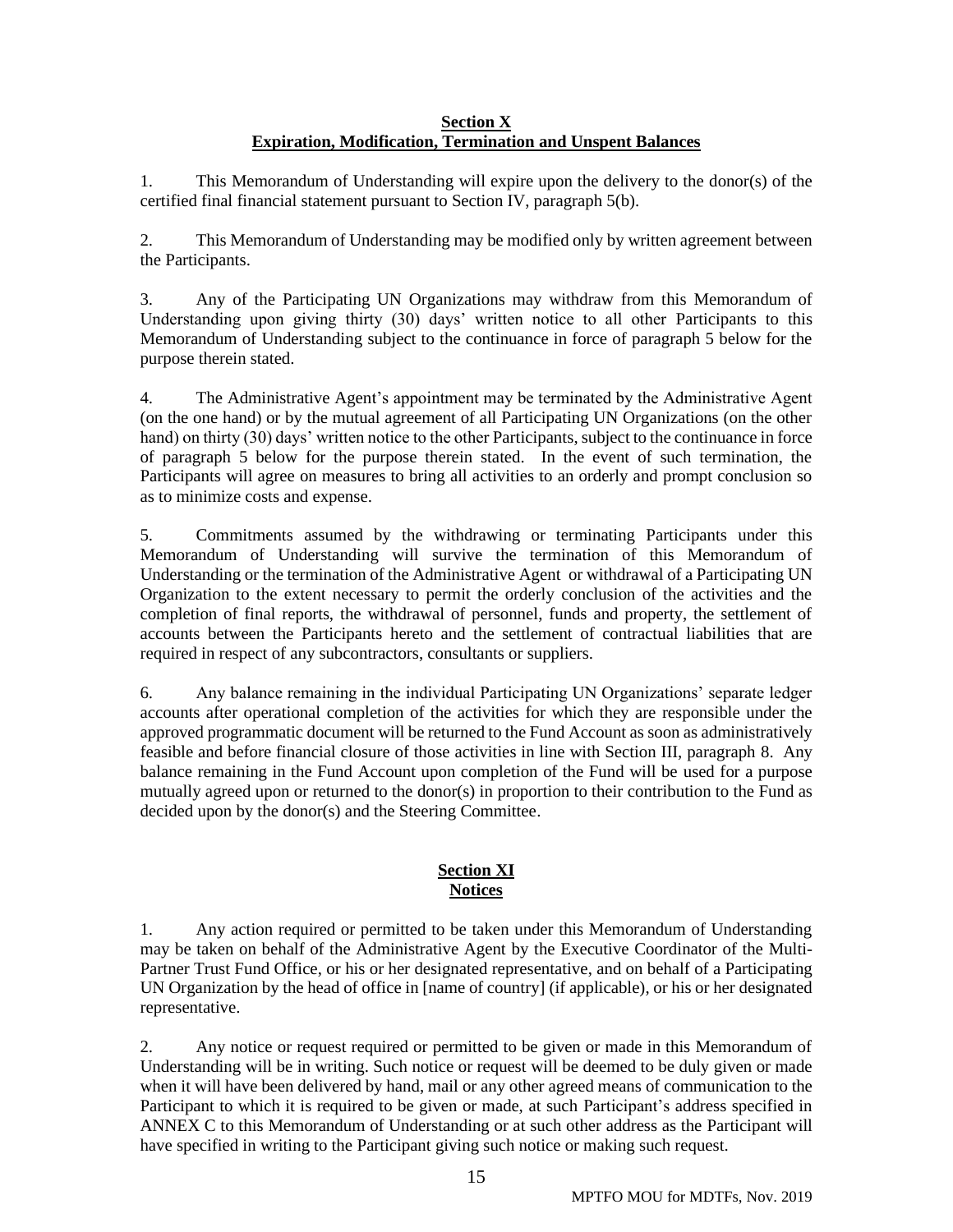## **Section XII Entry into Effect**

This Memorandum of Understanding will come into effect upon signature thereof by the Participants and will continue in effect until it expires or is terminated.

### **Section XIII Settlement of Disputes**

The Participants will use their best efforts to promptly settle through direct negotiations any dispute, controversy or claim arising out of or in connection with this Memorandum of Understanding or any breach thereof. Any such dispute, controversy or claim which is not settled within sixty (60) days from the date either Participant has notified the other Participant of the nature of the dispute, controversy or claim and of the measures which should be taken to rectify it, will be resolved through consultation between the Executive Heads of each of the Participants.

**IN WITNESS WHEREOF**, the undersigned, duly authorized representatives of the respective Participants, have signed this Memorandum of Understanding in English.

*For the Administrative Agent*

| Signature: Jennifer Topping         |            |  |  |
|-------------------------------------|------------|--|--|
| Name: Jephifer Topping              |            |  |  |
| Title: Executive Coordinator, MPTFO |            |  |  |
| Place: New York                     |            |  |  |
| Date:                               | 5 May 2020 |  |  |

*For Participating UN Organization UNDP For Participating UN Organization UNICEF*

| Name:  |  |
|--------|--|
| Title: |  |
| Place: |  |
| Date:  |  |
|        |  |

| Signature: | Signature: |
|------------|------------|
| Name:      | Name:      |
| Title:     | Title:     |
| Place:     | Place:     |

Signature: \_\_\_\_\_\_\_\_\_\_\_\_\_\_\_\_\_\_\_ Signature: \_\_\_\_\_\_\_\_\_\_\_\_\_\_\_\_\_\_\_\_\_\_ Name: \_\_\_\_\_\_\_\_\_\_\_\_\_\_\_\_\_\_\_\_\_\_ Name: \_\_\_\_\_\_\_\_\_\_\_\_\_\_\_\_\_\_\_\_\_\_\_\_\_ Title: Place: \_\_\_\_\_\_\_\_\_\_\_\_\_\_\_\_\_\_\_\_\_\_\_ Place: \_\_\_\_\_\_\_\_\_\_\_\_\_\_\_\_\_\_\_\_\_\_\_\_\_ Date:

*For Participating UN Organization UNIDO For Participating UN Organization UNWOMEN*

| Name:  |                                                                                                                                                                                                                                |  |
|--------|--------------------------------------------------------------------------------------------------------------------------------------------------------------------------------------------------------------------------------|--|
| Title: |                                                                                                                                                                                                                                |  |
|        | Place: the contract of the contract of the contract of the contract of the contract of the contract of the contract of the contract of the contract of the contract of the contract of the contract of the contract of the con |  |
| Date:  |                                                                                                                                                                                                                                |  |
|        |                                                                                                                                                                                                                                |  |

*For Participating UN Organization UNHABITAT For Participating UN Organization FAO*

| Signature: | Signature: |
|------------|------------|
| Name:      | Name:      |
| Title:     | Title:     |

| Signature: | Signature: |
|------------|------------|
| Name:      | Name:      |
| Title:     | Title:     |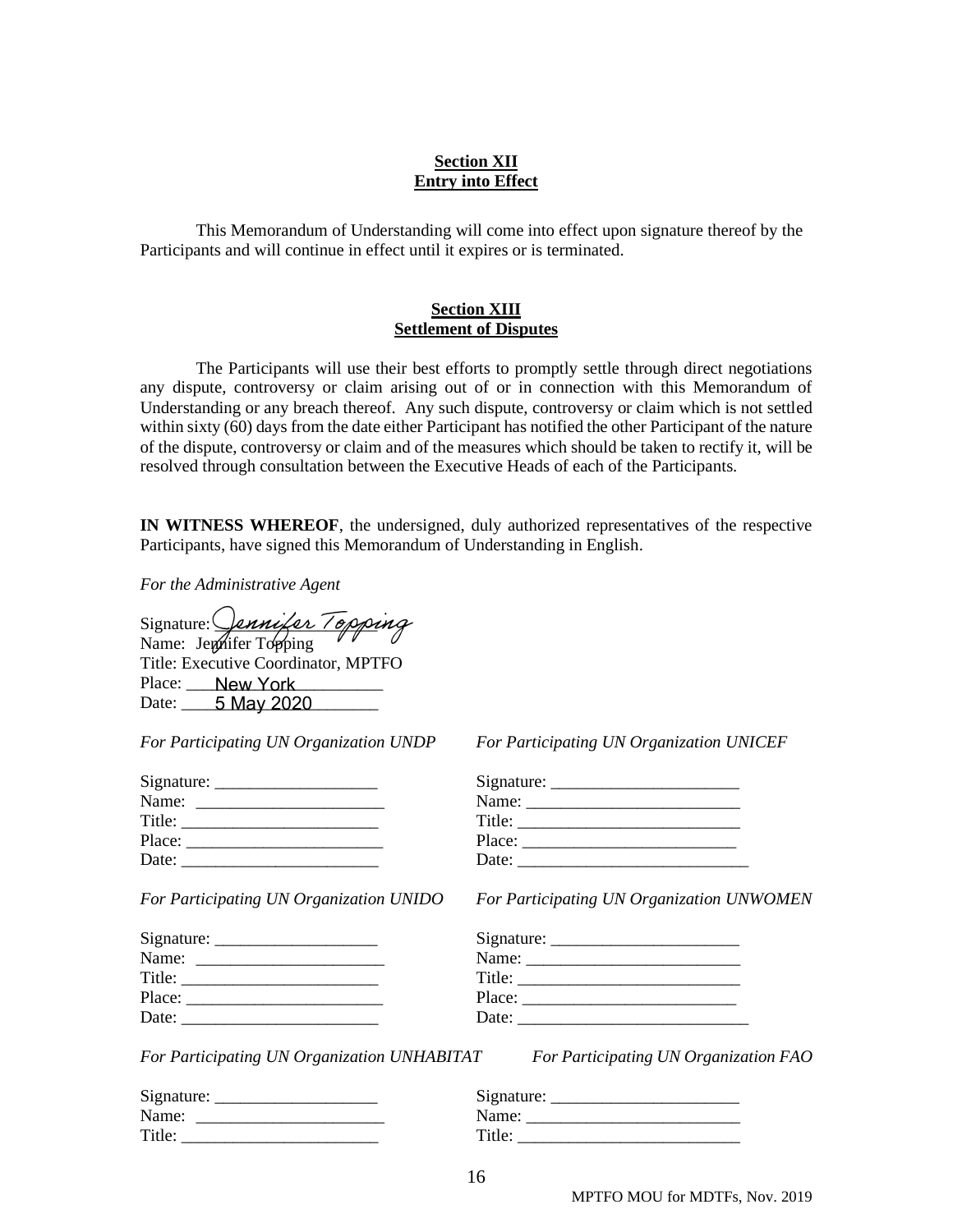ANNEX A: Terms of Reference (TOR)

ANNEX B: Standard Administrative Arrangement between the Donor and the Administrative Agent

ANNEX C **Notices** 

*For the Administrative Agent:* 

Name: Jennifer Topping Title: Executive Coordinator, MPTF Office Address: 304 East 45<sup>th</sup> Street, 11<sup>th</sup> Floor, New York, NY 10017, USA Telephone: +1 212 906 6880 Facsimile: +1 212 906 6990 Email: Jennifer.topping@undp.org

*For Participating UN Organization [name]*

| Facsimile: |  |
|------------|--|
|            |  |

*For Participating UN Organization [name]* Name: \_\_\_\_\_\_\_\_\_\_\_\_\_\_\_\_\_\_\_\_ Title: \_\_\_\_\_\_\_\_\_\_\_\_\_\_\_\_\_\_\_\_\_\_ Address: \_\_\_\_\_\_\_\_\_\_\_\_\_\_\_\_\_\_\_ Telephone: \_\_\_\_\_\_\_\_\_\_\_\_\_\_\_\_\_ Facsimile: \_\_\_\_\_\_\_\_\_\_\_\_\_\_\_\_\_\_ Electronic mail: \_\_\_\_\_\_\_\_\_\_\_\_\_\_

| For Participating UN Organization [name] |  |
|------------------------------------------|--|
|                                          |  |
|                                          |  |
|                                          |  |
|                                          |  |
| Facsimile:                               |  |
|                                          |  |

*For Participating UN Organization [name]* Name: \_\_\_\_\_\_\_\_\_\_\_\_\_\_\_\_\_\_\_\_ Title: \_\_\_\_\_\_\_\_\_\_\_\_\_\_\_\_\_\_\_\_\_\_ Address: \_\_\_\_\_\_\_\_\_\_\_\_\_\_\_\_\_\_\_ Telephone: \_\_\_\_\_\_\_\_\_\_\_\_\_\_\_\_\_ Facsimile: \_\_\_\_\_\_\_\_\_\_\_\_\_\_\_\_\_\_ Electronic mail: \_\_\_\_\_\_\_\_\_\_\_\_\_\_

*For Participating UN Organization [name]* Name: \_\_\_\_\_\_\_\_\_\_\_\_\_\_\_\_\_\_\_\_ Title: \_\_\_\_\_\_\_\_\_\_\_\_\_\_\_\_\_\_\_\_\_\_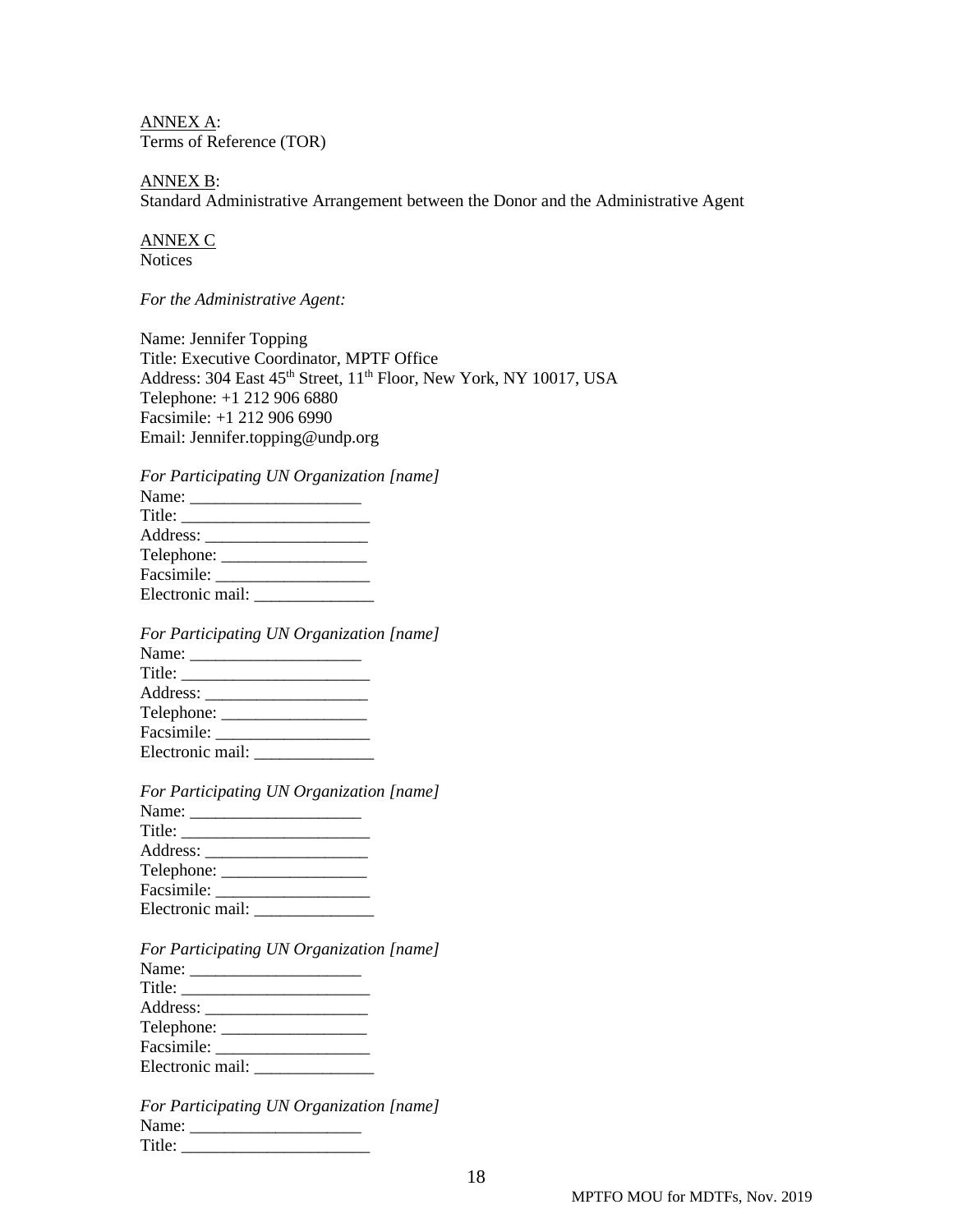For Participating UN Organization UNICEF

| Signature: |                |
|------------|----------------|
| Name:      | CHULTIME       |
| Title:     | REPRESENTATIVE |
| Place:     | MOGADISHU      |
| Date:      | 2020           |

|                              | For Participating UN Organization UNWOMEN |
|------------------------------|-------------------------------------------|
| Signature:                   |                                           |
| Name:<br>ERIB                | KAWMA                                     |
| Title: RECUDIAL DICECTRE-OTC |                                           |
| Place:<br>AROBI              |                                           |
| Date:<br>23 0                | 2020                                      |

For Participating UN Organization UNDP

| Signature: | Digitally signed by Jocelyn<br><b>Manager</b> |
|------------|-----------------------------------------------|
| Name:      | DN: cn=Jocelyn Mason,                         |
| Title:     | o=UNDP, ou=Resident<br>Representative         |
| Place:     | email=jocelyn.mason@undp<br>org. $c$ 50       |
| Date:      | Date: 2020.01.25 10:10:09<br>+03'00'          |

For Participating UN Organization UNHCR

 $\iota$ Signature: Name: Johann Siffointe Title: Representative Place: Mogadishu Date: 26.01.2020

|            | For Participating UN Organization UNOPS |
|------------|-----------------------------------------|
| Signature: |                                         |
| Name:      |                                         |
| Title:     | RECTOR                                  |
| Place:     | CLADISHO                                |
| Date:      | 2020<br><b>HERCLAR</b>                  |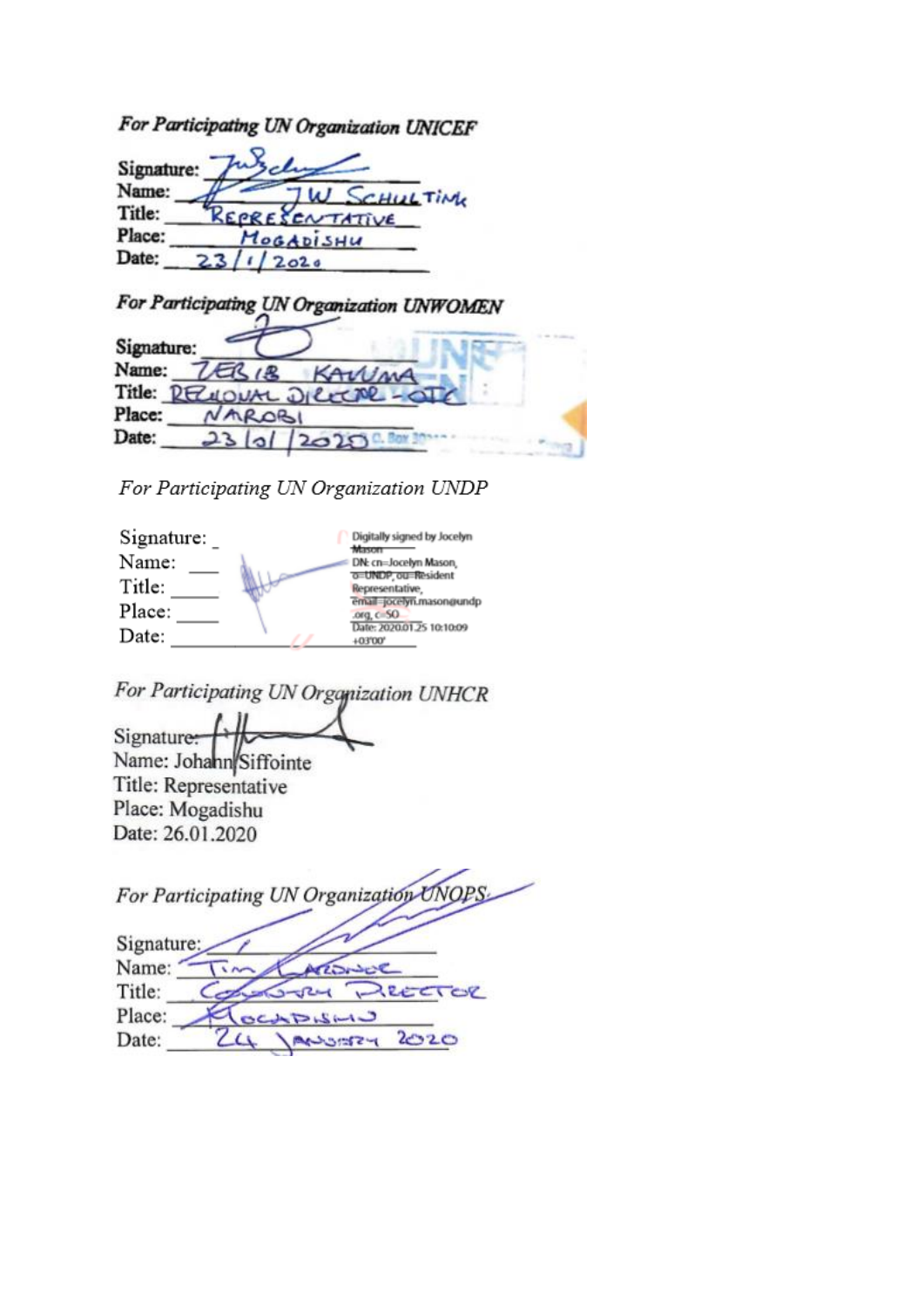| For Participating UN Organization FAO                                               |
|-------------------------------------------------------------------------------------|
| Signature:<br>SCHMITT<br>Name: $-$<br>Ŀ<br>Title: Represementive M.<br>2 7 JAN 2020 |
| 6                                                                                   |
| MPTFO MOU for MDTFs, Nov. 2019,                                                     |
| Place: Mogadishu                                                                    |
| Date: $2744$ January 2020                                                           |
| For Participating UN Organization UNFPA                                             |
| Signature:                                                                          |
| Name: Anders Thomsen                                                                |
| Title: Representative                                                               |
| Place: Mogadishu                                                                    |
| Date: 20/1/20                                                                       |
| For Participating UN Organization [name]                                            |
| Signature:                                                                          |
| <b>WFP</b><br>Name:<br>Cesal<br><b>Arroyo</b>                                       |
| Title:<br>Representative &                                                          |
| Place:<br><b>Country Director</b><br>Date:                                          |
| 20<br>$\sim$                                                                        |
| For Participating UN Organization ILO                                               |
| Signature:                                                                          |
| MUSINDO<br>Name: $\pm 1$                                                            |
| ECTOR CO-ADDU<br>Title:                                                             |
| ABARUAT<br>Place: ADNIS                                                             |
| 79/01<br>Date:<br>2020                                                              |
|                                                                                     |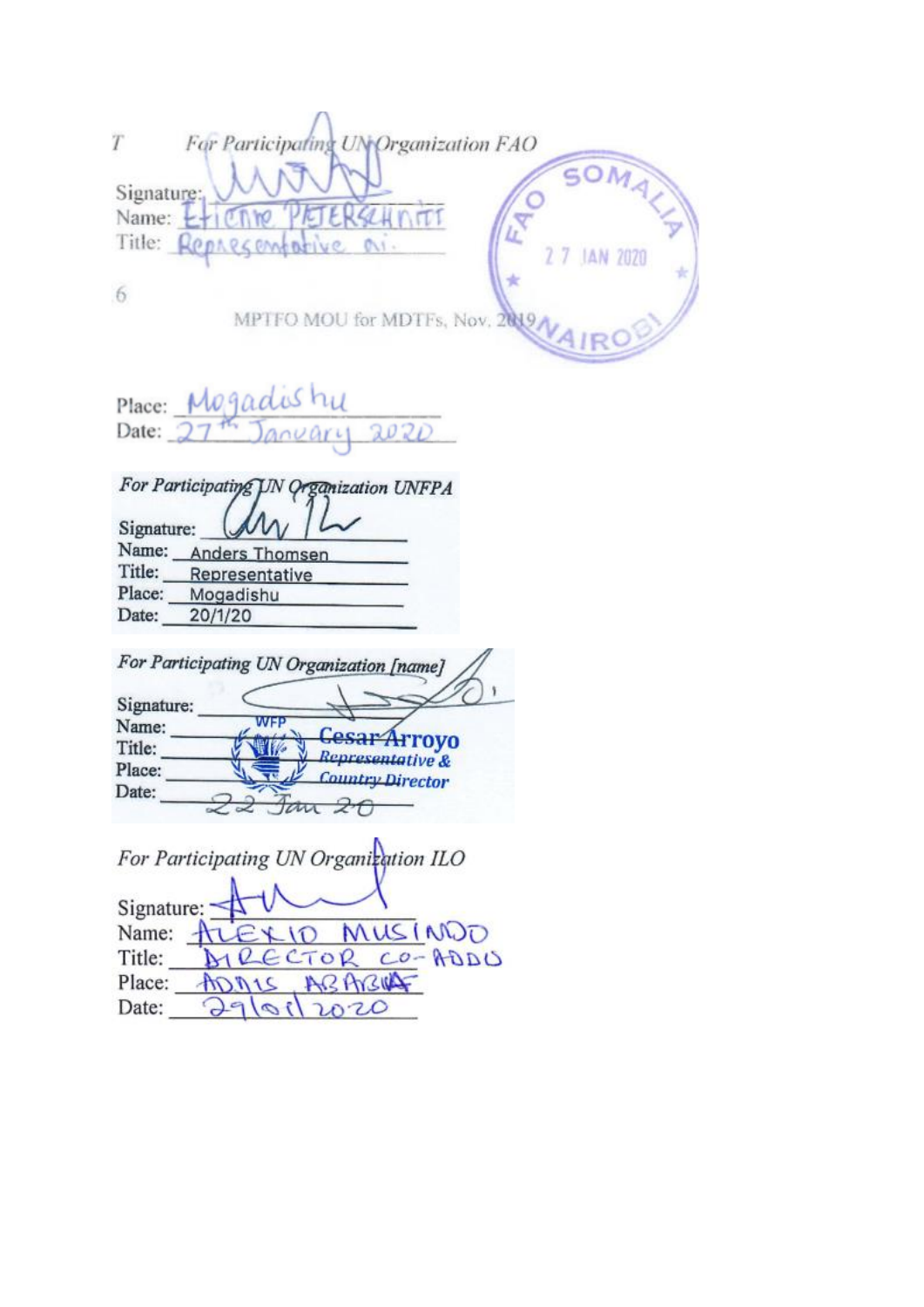|        | For Participating UN Organization UNFPA |
|--------|-----------------------------------------|
|        | Signature: $(\mathcal{M}_V)$            |
| Name:  | <b>Anders Thomsen</b>                   |
| Title: | Representative                          |
| Place: | Mogadishu                               |
| Date:  | 20/1/20                                 |

For Participating UN Organization IOM

| Signature: |                       |
|------------|-----------------------|
| Name:      | Ewa Nagvi             |
| Title:     | Chief of Mission a.i. |
| Place:     | Mogadishu             |
| Date:      | 23rd January 2020     |
|            |                       |

For Participating JN Organization UNFPA

| Signature: |                       |  |  |
|------------|-----------------------|--|--|
| Name:      | <b>Anders Thomsen</b> |  |  |
| Title:     | Representative        |  |  |
| Place:     | Mogadishu             |  |  |
| Date:      | 20/1/20               |  |  |

|            | For Participating UN Organization UNWOMEN |      |       |  |
|------------|-------------------------------------------|------|-------|--|
| Signature: |                                           |      |       |  |
| Name:      | ER 18                                     |      | SAWMA |  |
|            | Title: RECOULT DICCOR-OTE                 |      |       |  |
| Place:     | AROBI                                     |      |       |  |
| Date:      |                                           | 2020 |       |  |

For Participating UN Organization UNIDO Name: Hiroshi Kuniyoshi Title: Deputy to Director General Address: Wagramerstr. 5, A-1400, Vienna, Austria Telephone: +43 26026 3470 Facsimile: Electronic mail: ddg@unido.org -97